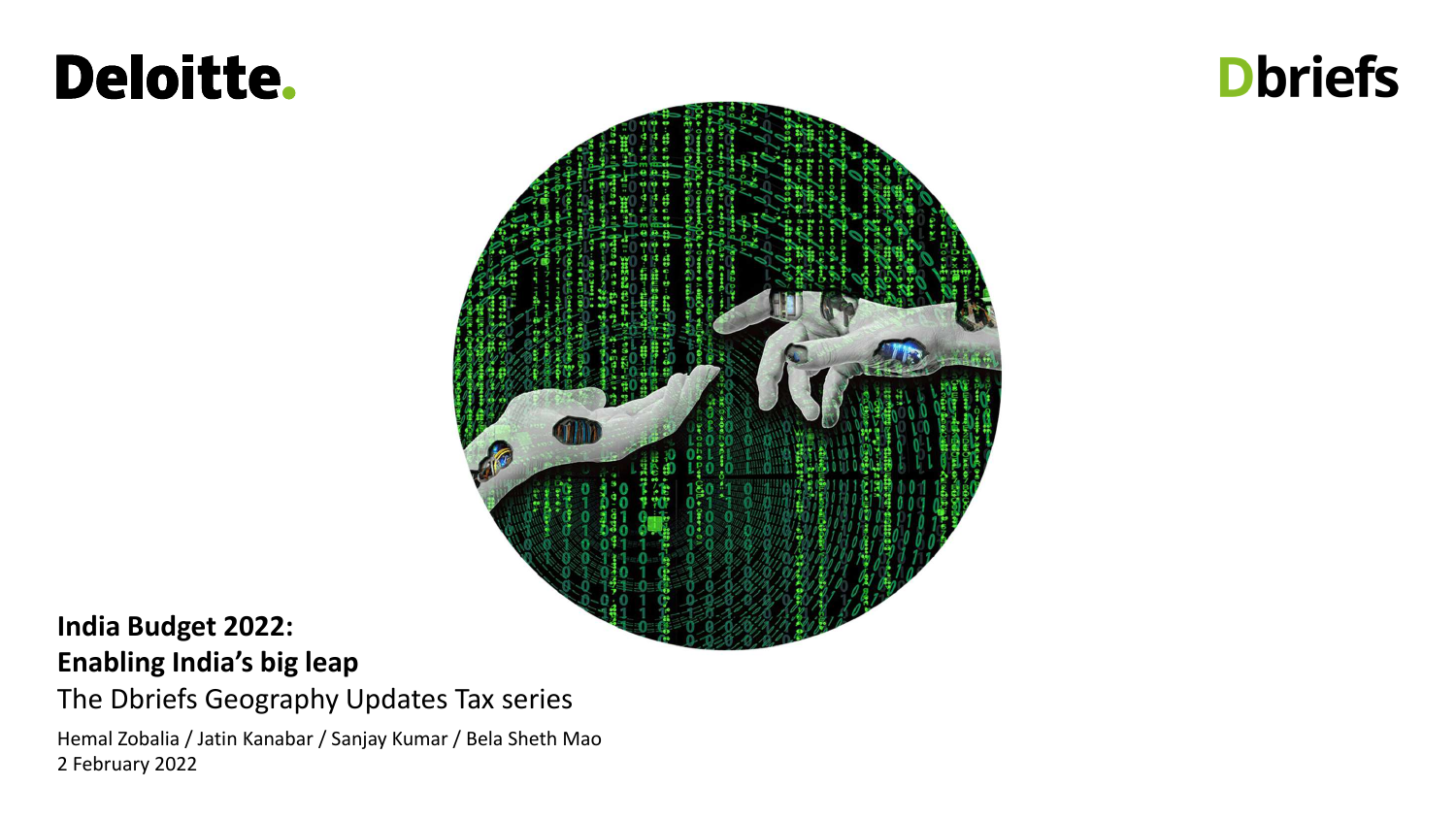### Agenda

- Introduction
- Fiscal position
- Corporate tax
- Personal tax
- Indirect tax
- Questions and answers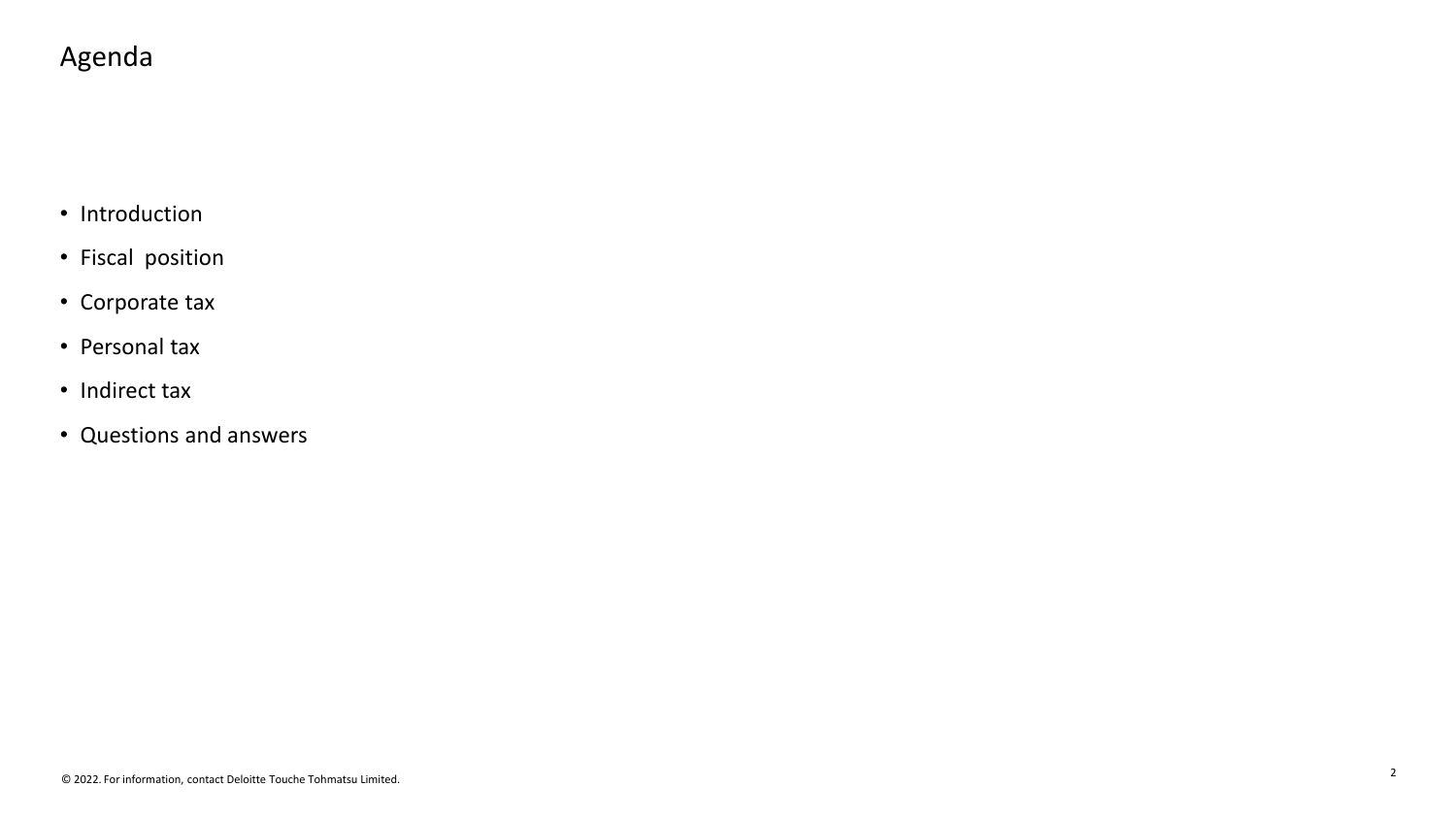# **Fiscal position**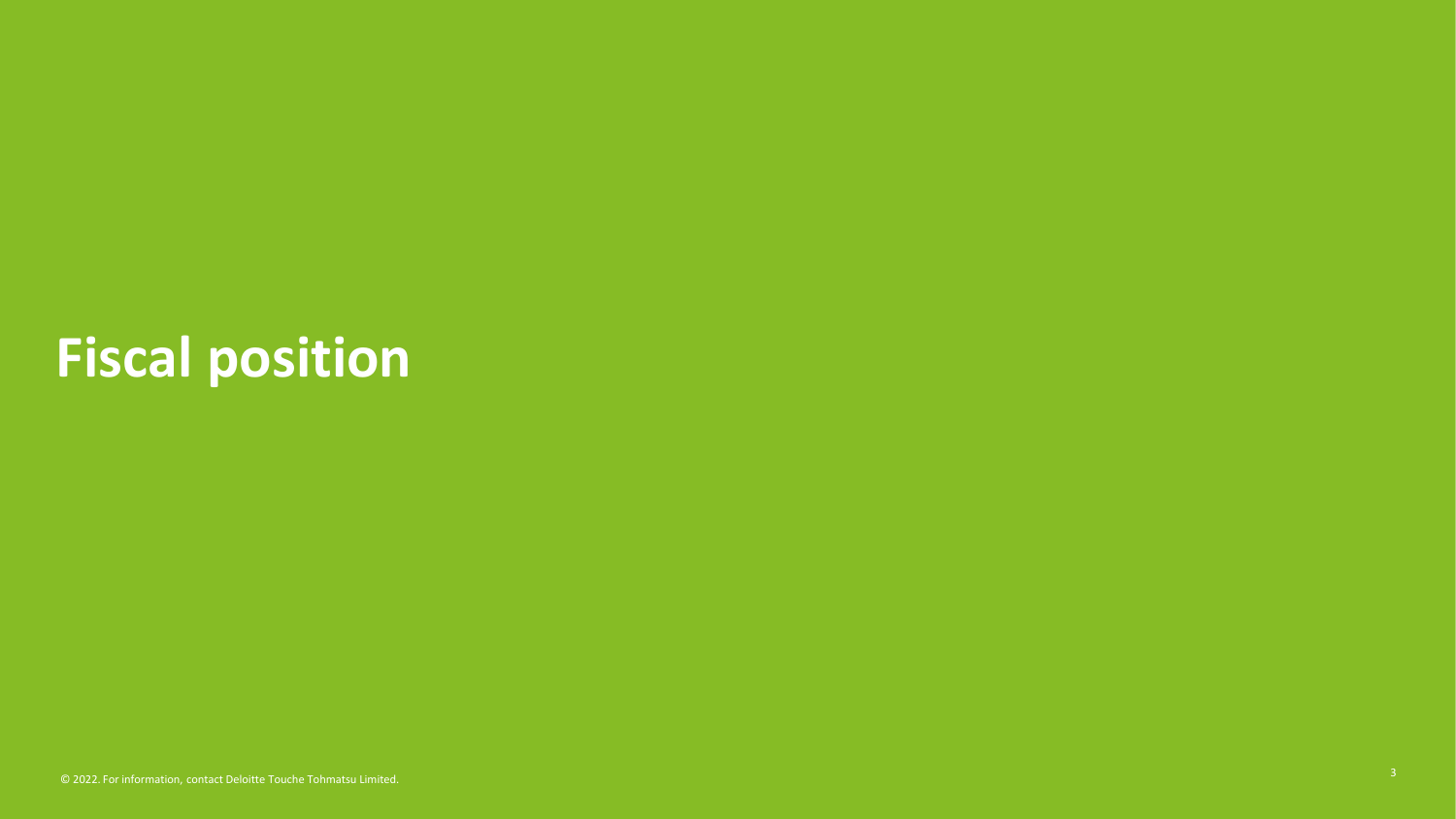### Fiscal indicators to note

- **GDP growth in FY 2021-22:** 
	- − Current FY is estimated to be 9.2 per cent
	- − Projected GDP growth for FY2022-23 between 8.0 8.5 per cent
- **Fiscal deficit:** 
	- − Current FY estimated to be at 6.9 per cent
	- − Estimated to be at 6.4 per cent during the next FY
- **Budget outlay:** 
	- − Total outlay for the current FY is INR 37.70 trillion (revised estimates), higher than INR 34.83 trillion estimated earlier
	- − Next FY estimated at INR 39.45 trillion, a jump by 13.3 per cent over the last year BE
	- − FY 2022-23 outlay is estimated to be funded to the extent of 57.9 per cent by total receipts other than borrowings, estimated at INR 22.84 trillion
- **Capital expenditure:** 
	- − Capital expenditure during the last budget was pegged at INR 5.54 trillion, with a 26 per cent jump over the previous FY
	- − Current FY, it is kept at Rs. 7.5, a jump by 35.4 per cent;
- **Merchandise exports:** Proposed to be expanded by 49.7 per cent to US\$ 301.4 billion in April − December 2021, exceeding the prepandemic levels
- **Monetary policy:** Fiscal policy was well accommodated through monetary policy; Central Bank, the RBI, kept repo rate unchanged at 4 percent since May 2020
- **INR to USD:** INR averaged at 74.28 for a US dollar during April − December 2021 against 74.63 during April − December 2020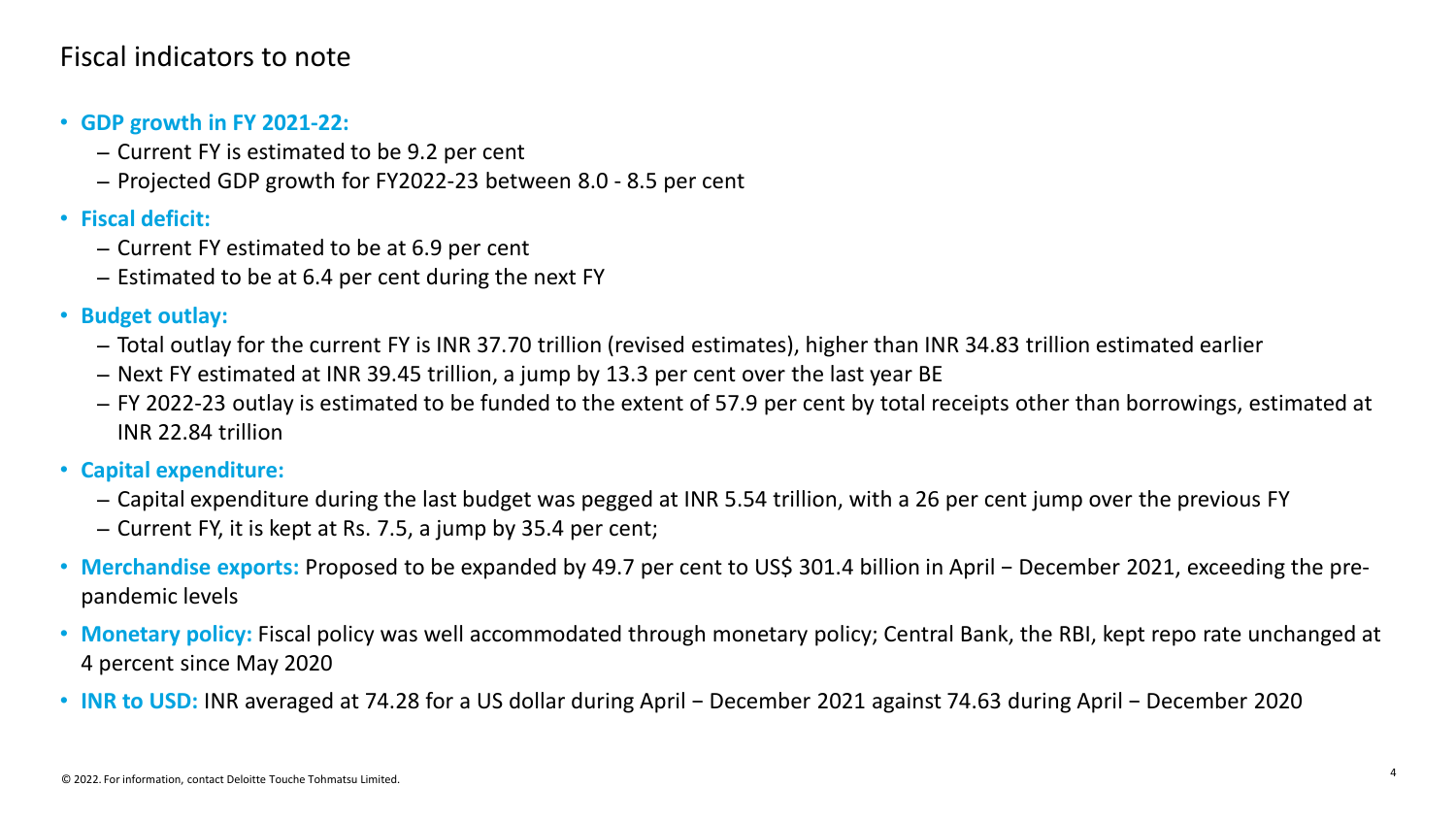### Tax receipts over years



**Tax-GDP ratio**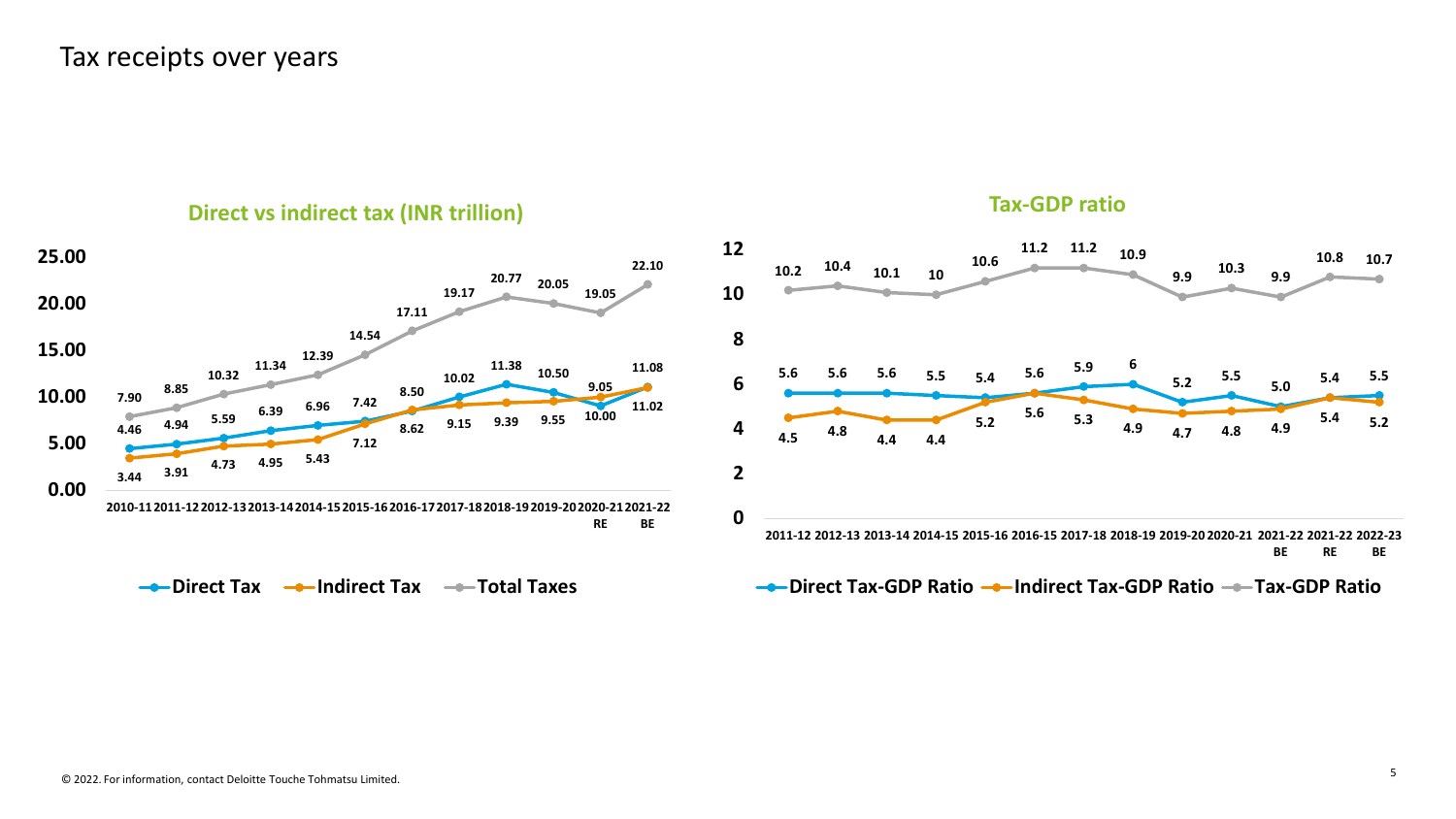### Expenditure over years

**30.83 29.29 31.67 31.94 2020-21 (Actuals) 2021-22(BE) 2021-22 (RE) 2022-23 (BE) Revenue expenditure (Rs trillion)**

**Effective capital expenditure (Rs trillion)**



**Deficit (% of GDP**)

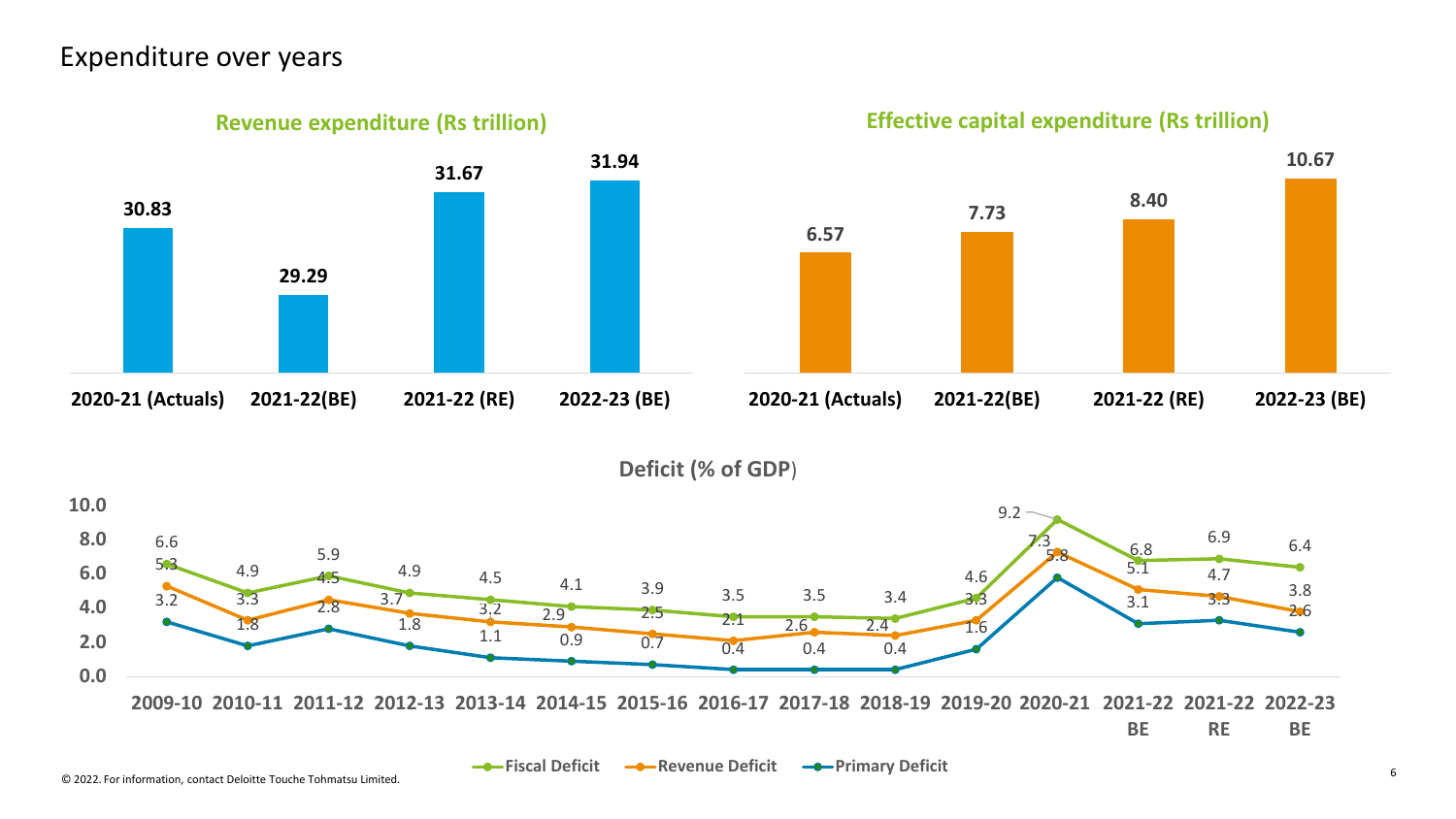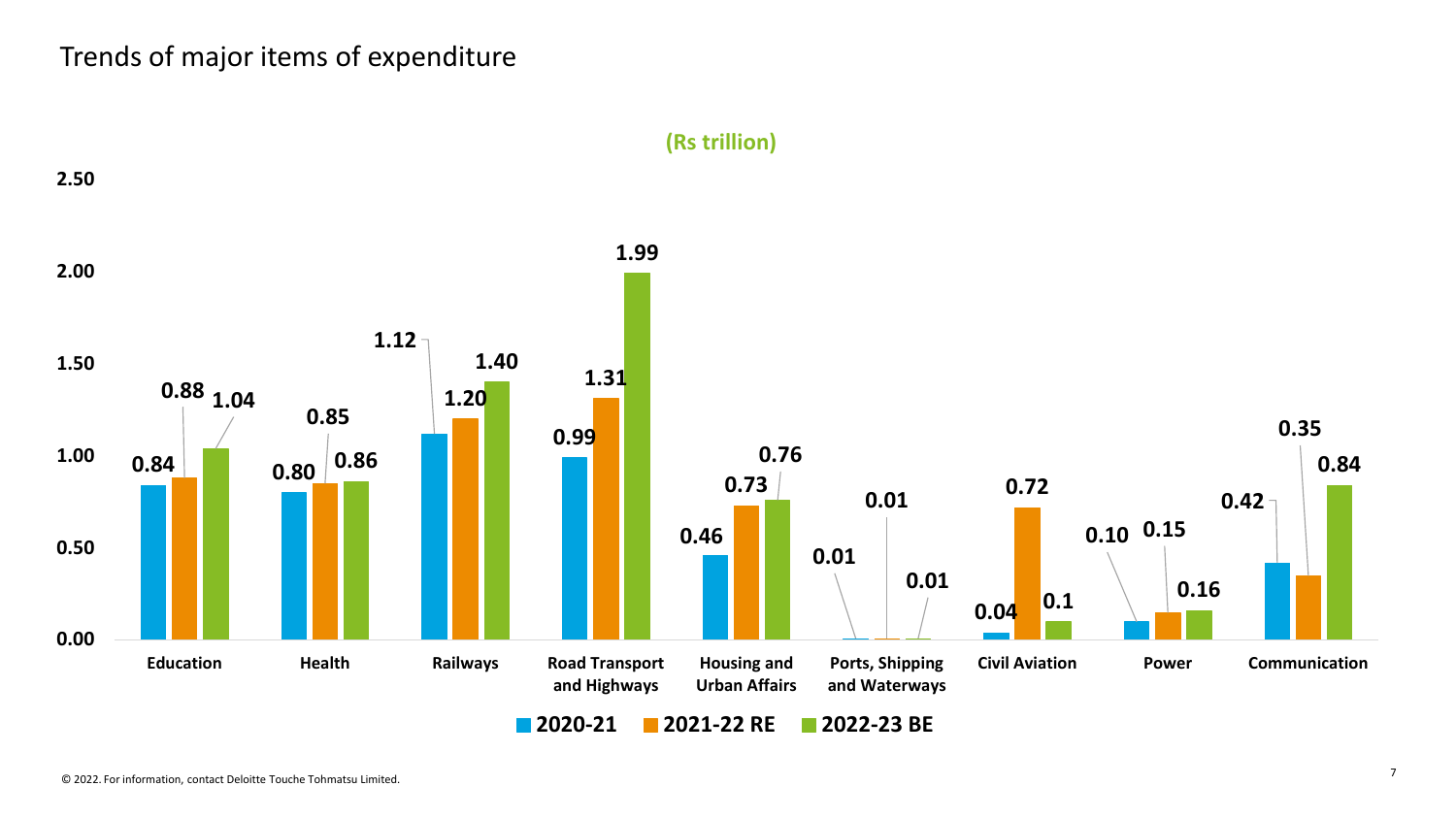### Summary

### **Rupee comes from 2022-23**

### **Rupee goes to budget 2022-23**

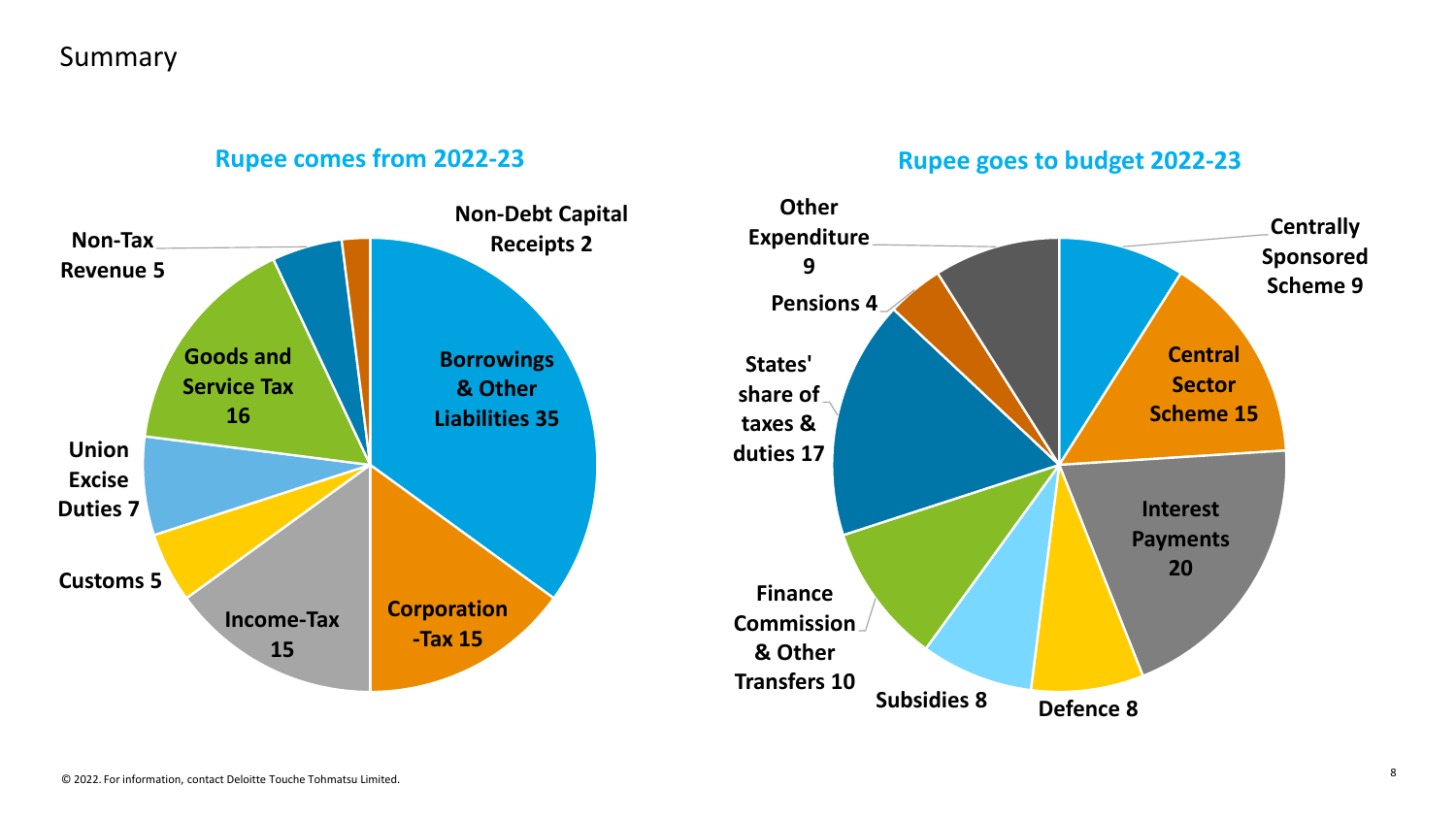### Polling question 1

Do you think the budget will give the necessary push to the Indian economy to climb the recovery ladder to pre-pandemic level?

- Yes
- Somewhat
- No
- Don't know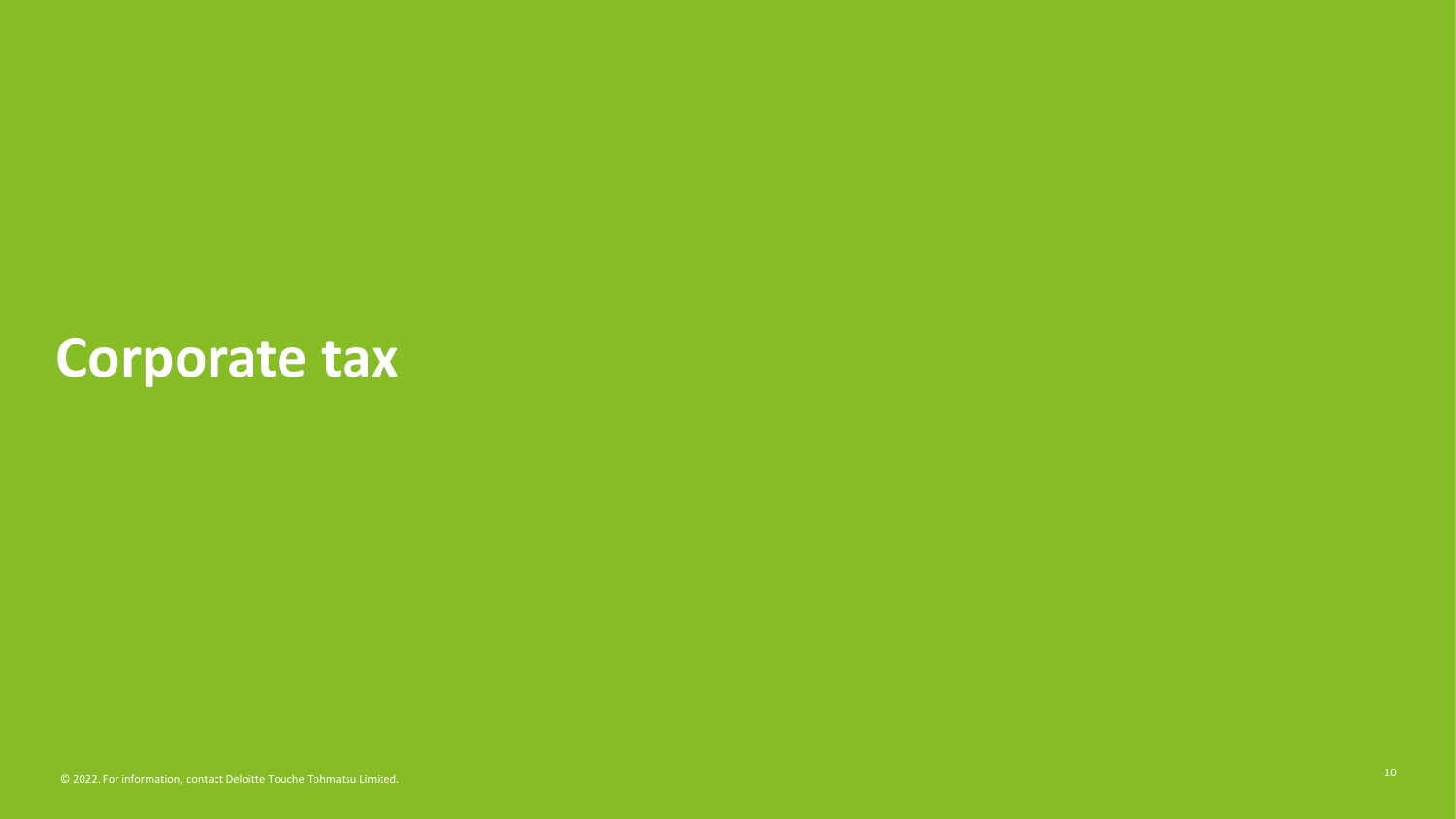Rates and date extensions

- **Corporate tax rates**: no change in corporate tax rates for all classes of taxpayers
	- Companies opting for simplified tax regime to be subjected to ETR of 25.17 per cent ; MAT not applicable
	- New manufacturing domestic companies to be subjected to ETR of 17.16 per cent; MAT not applicable
	- −Companies opting be governed by normal regime to be subjected to ETR 34.94 per cent; MAT at ETR of 17.47 per cent
	- Foreign companies to be subjected to ETR of 43.68 per cent; MAT applicable at ETR of 16.38 per cent
	- − LLPs to be subjected to ETR of 34.94%; MAT applicable at ETR of 21.55 per cent
- **Surcharge on AOPs** : surcharge on AOPs where all members are companies capped at 15 per cent
- **New manufacturing domestic companies**: timeline extended for commencing manufacturing or production to avail concessional tax rate of 15 per cent (ETR of 17.16 per cent) from 31 March 2023 to 31 March 2024
- **Start-ups**: the date for incorporation of eligible start-ups extended to 31 March 2023 for availing profit linked deduction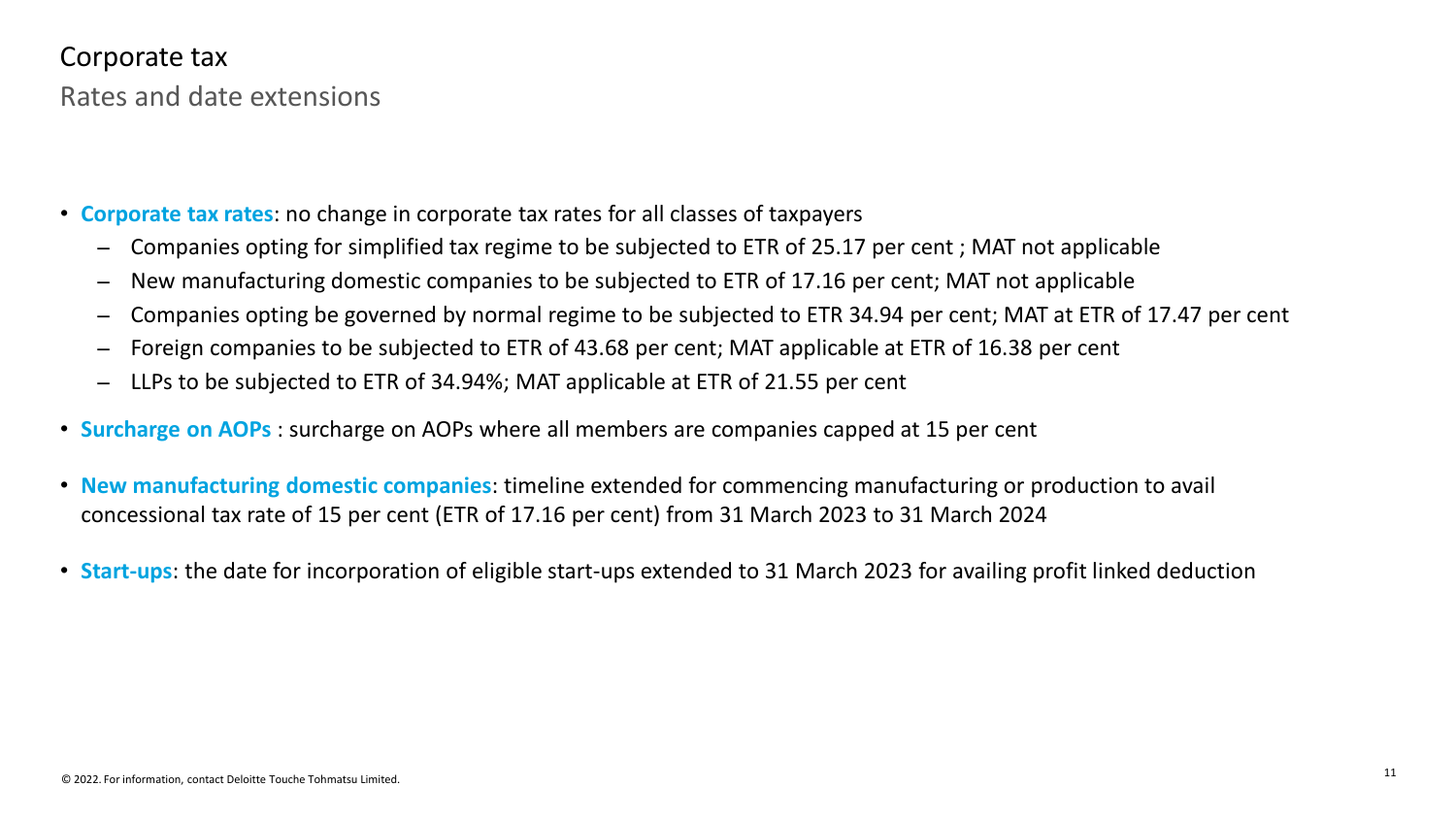### Additional tax incentives to IFSC Corporate tax

- **Offshore banking units of IFSC**
	- − Transfer of offshore derivative instruments or over-the-counter derivatives entered with OBUs of IFSCs proposed to be exempted, in addition to existing exemption for non-deliverable forward contracts
	- − Income received by a NR, accruing or arising outside India, from portfolio of securities or financial products or funds, managed or administered by any portfolio manager on behalf of such NR in an account maintained with an OBU in an IFSC is proposed to be exempted
- **Royalty or interest on lease of ship**
	- − In addition to the existing exemption of royalty or interest income on the lease of aircraft, royalty or interest income on **lease of ship** paid by a unit of IFSC, is proposed to be exempted, if the unit has commenced operations before 31 March 2024

### • **Income from transfer of ship**

− Income from transfer of a ship leased by a unit of the IFSC is proposed to be made eligible for profit linked deduction on similar lines as income from transfer of aircraft, if unit has commenced operations before 31 March 2024

- **Deemed income provisions**
	- − Investment by Category I and II AIFs regulated under IFSC Authority Act, 2019 excluded from the applicability of deemed income provisions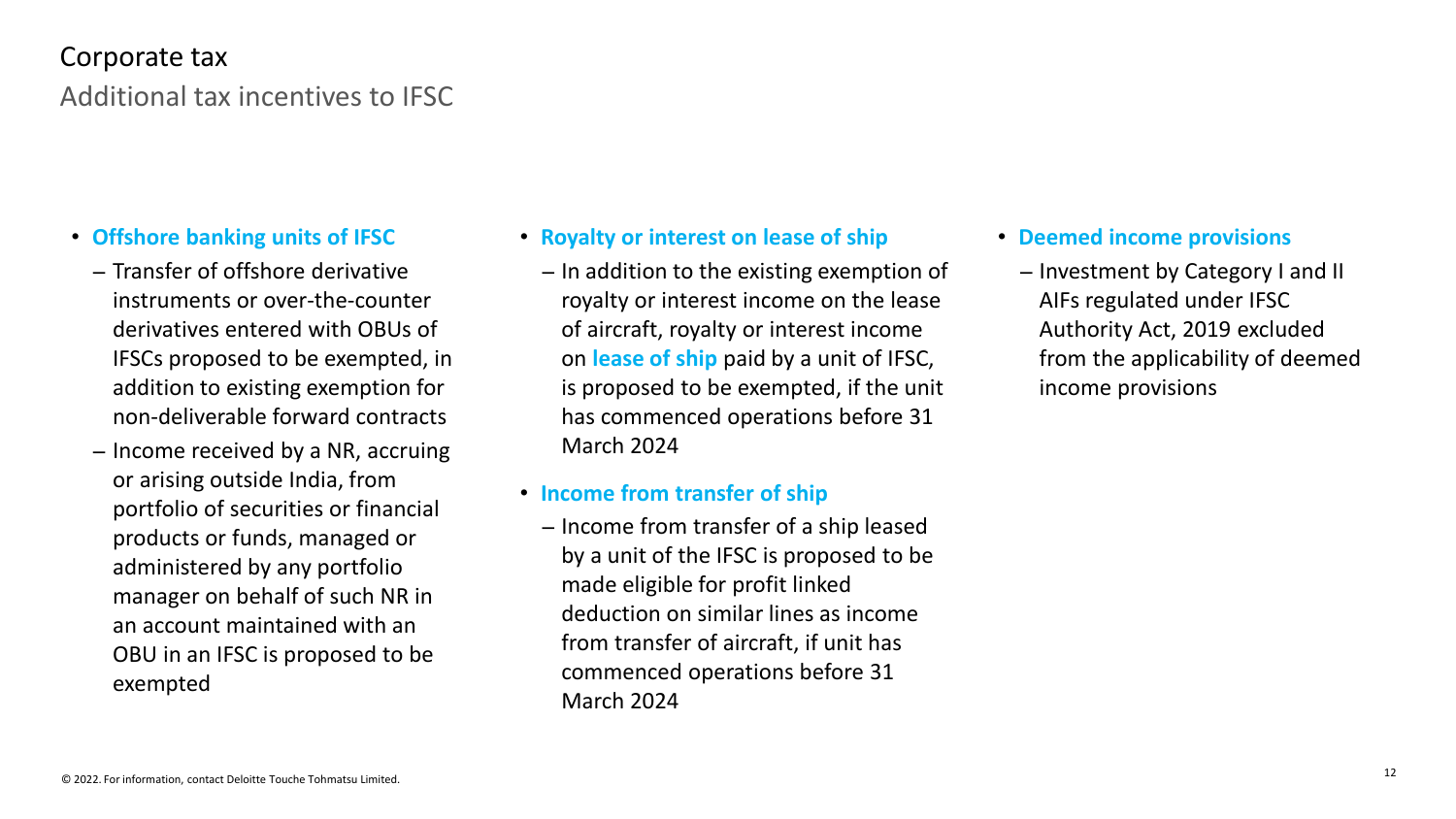- **Treatment of cess and surcharge**: amendment proposed to clarify that the term "tax" includes any surcharge and cess resulting in denial of tax deduction in respect of payment of cess. Amendment is made retrospective with effect from FY 2004-05
- **Expenditure in relation to exempt income**: it is proposed to insert explanation to clarify that expenses incurred for the purpose of earning exempt income can be disallowed even in the absence of any exempt income earned or received by the taxpayer
- **Disallowance of expenses**: it is proposed to specifically disallow the following expenses:
	- − For any purpose which is an offence under, or which is prohibited by, any law, in India or outside India; or
	- − Any benefit or perquisite, to a person, whether or not carrying on a business or exercising a profession, where acceptance of such a such the carrying the candual of such person, or benefit or perquisite is in violation of any law or rule or regulation or guidelines, governing the conduct of such person; or
	- − To compound an offence under any law, in India or outside India
- **Deduction of interest on actual payment**: it is proposed that, conversion of interest payable into debenture or any other instrument by which liability to pay is deferred to a future date, shall not be deemed to have been actually paid. The deduction will be available only upon actual payment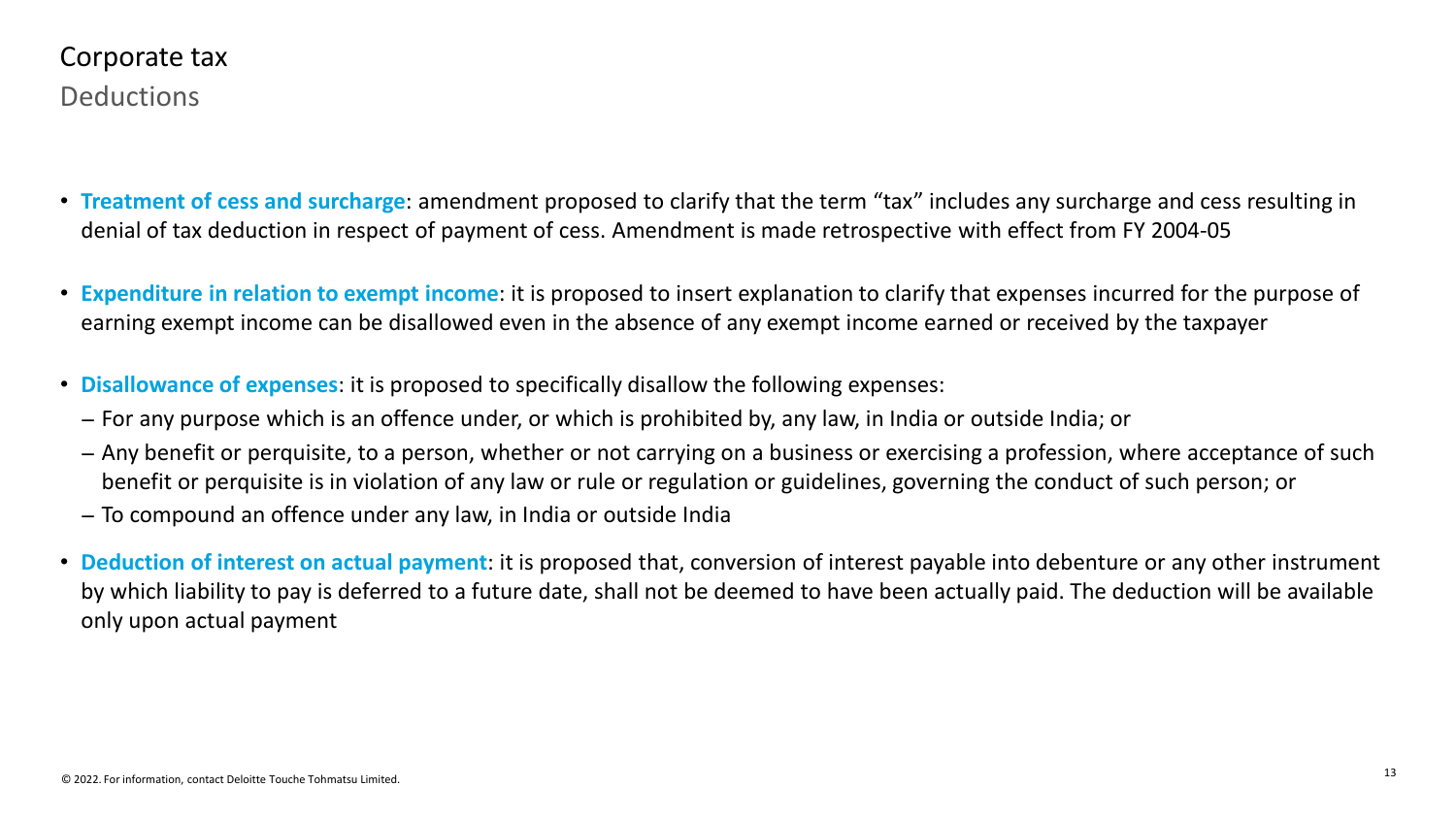Widening the tax base

- **Taxing virtual digital assets:** 
	- − Income from transfer of VDA to be taxable at the rate of 30 per cent. No expenditure or allowance to be allowed under any provisions while computing income from transfer of VDA. Only cost of acquisition of VDA to be allowed as deduction in computing taxable income
	- − Gift of VDA to be covered within the ambit of deemed income provisions
	- − Losses arising from transfer of VDA cannot be set off against income computed under any other provision. Carry forward of losses is not allowed
	- − Withholding taxes at the rate of 1 per cent will be levied on transfer of VDA
	- − VDA proposed to be defined in a broad manner and includes crypto currency as well as Non-Fungible Tokens ('NFTs')
- **Taxation of foreign dividend**: to provide parity in the tax treatment in case of dividends received from specified foreign companies' vis a vis dividend received from domestic companies, it is proposed to withdraw concessional tax rate of 15 per cent, which was erstwhile applicable to dividends from specified foreign companies
- **Bonus stripping**: it is proposed to extend provisions pertaining to bonus stripping to securities as well as units of REITs, INVITs and AIFs
- **TDS on benefit or perquisite of a business or profession**: TDS at the rate of 10 per cent on the value of any benefit or perquisite, to be paid to a resident. This amendment is effective from 1 July 2022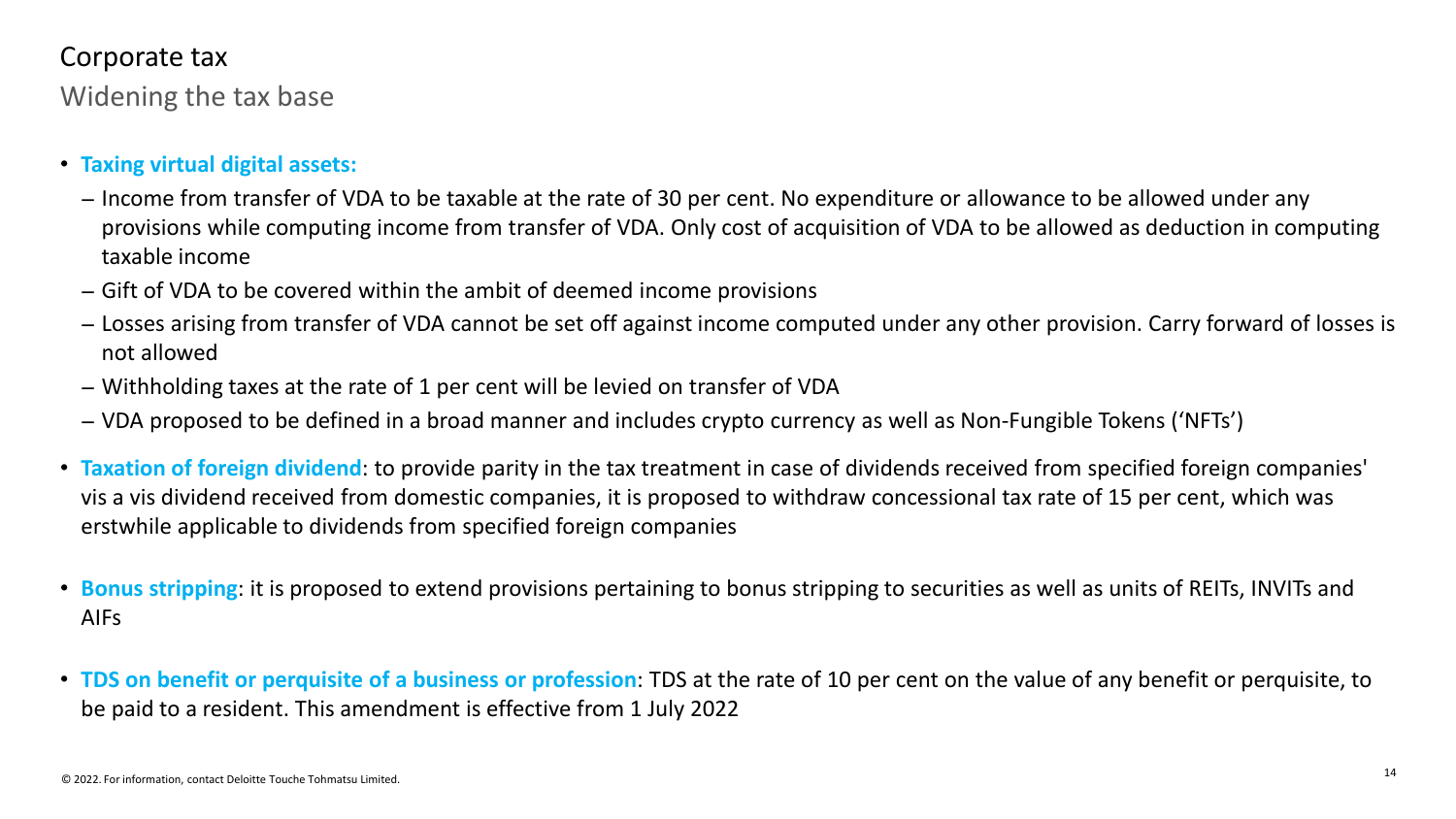Assessment/litigation

• **Updated return**: taxpayers can opt to file updated return within 3 years from end of relevant FY after payment of additional tax at the rate of 25 per cent or 50 per cent, as the case may be. No loss can be claimed, or tax liability be reduced by filling updated return. No updated return can be filed in certain specified cases

### • **Faceless assessment:**

- − Existing provisions of faceless assessment to be substituted by new provision
- − Erstwhile faceless assessment scheme provided that assessment proceedings shall be void if the prescribed procedure was not<br>Followed which is now proposed to be emitted (retrespectively from  $5/2020, 24$ ) followed, which is now proposed to be omitted (retrospectively from FY 2020-21)

### • **Reassessment provisions modified:**

Reassessment scope after 3 years up to 10 years expanded to cases where AO has books/documents/evidence which reveal that income chargeable to tax, represented:

- − In the form of an asset; or
- − Expenditure in respect of transaction or any event or occasion;
- − An entry/entries in books amounting to INR 5 million (~ USD 66,650) or more
- **Litigation management**: the tax authorities may defer filling an appeal before High Court/Tribunal if an identical question of law is pending before the jurisdictional High Court or the Supreme Court, in taxpayer's own case or in case of another taxpayer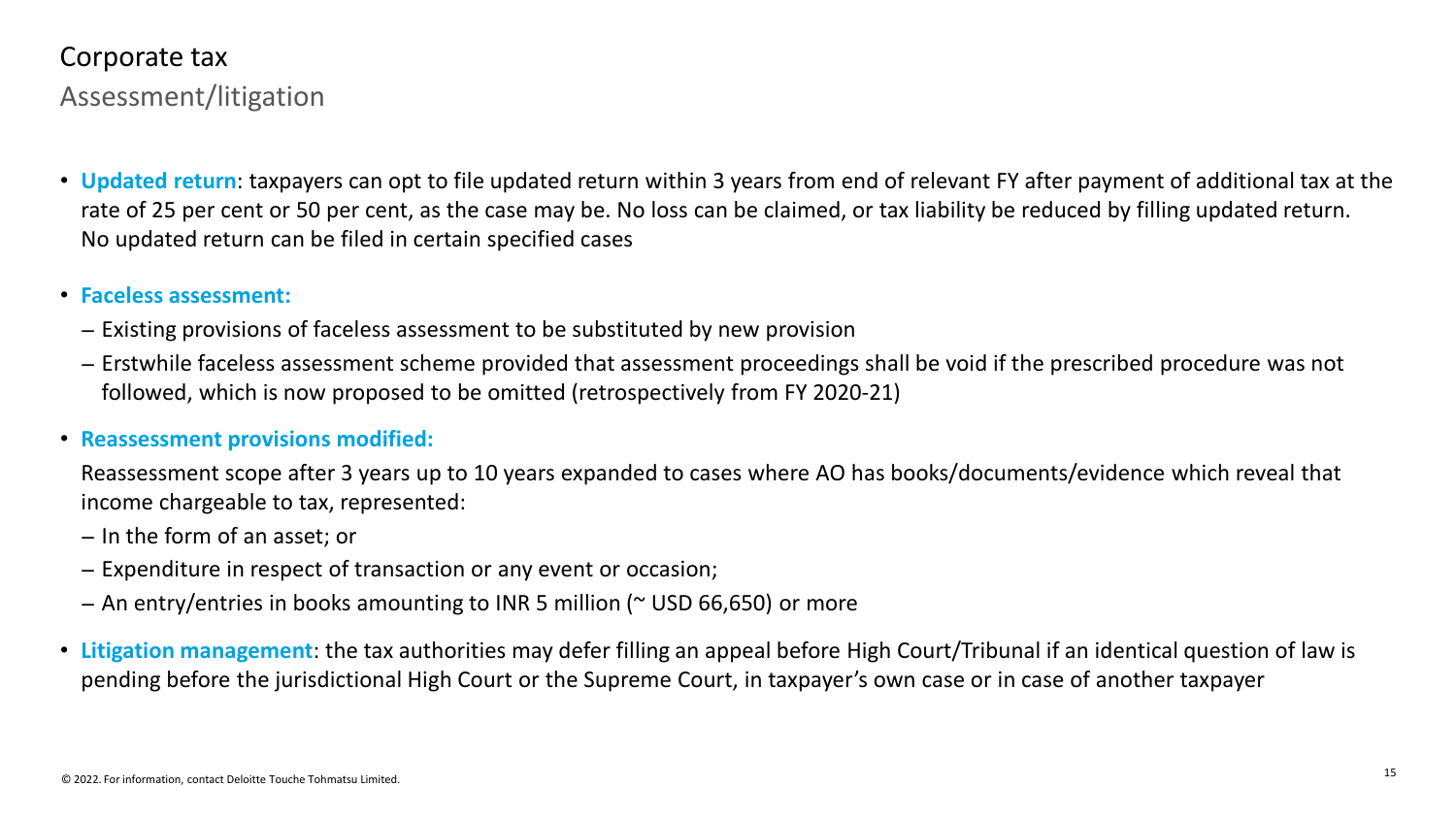Business reorganization

- **Business reorganization**
	- − Assessment or other proceedings made on the predecessor during pendency of such reorganization shall be deemed to have been made on the successor
	- − Successor permitted to file income tax return within 6 months from end of the month in which order is issued by competent authority
- **Carry forward of tax losses permissible for erstwhile public sector company**
	- − Change in shareholding pursuant to strategic divestment to not impact carry forward of tax losses to erstwhile public sector companies, subject to ultimate holding company continuing to hold at least 51 per cent. The amendment is proposed to be effective from FY 2021-22
- **Modifying tax demand issued to IBC companies based on order by competent authority**
	- − Tax demands in the name of IBC companies to be modified by tax officer pursuant to the order issued by competent authority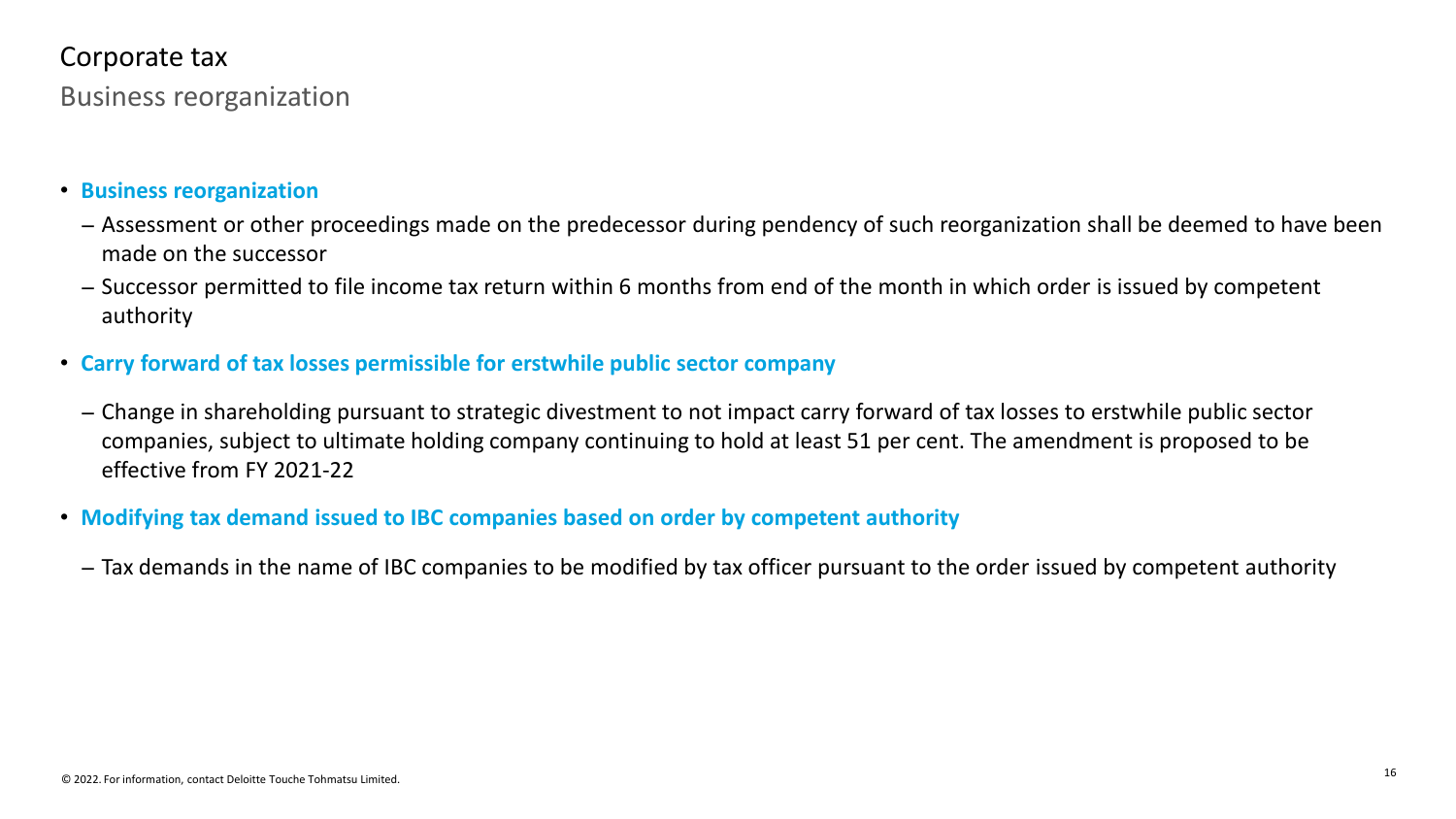## **Personal tax**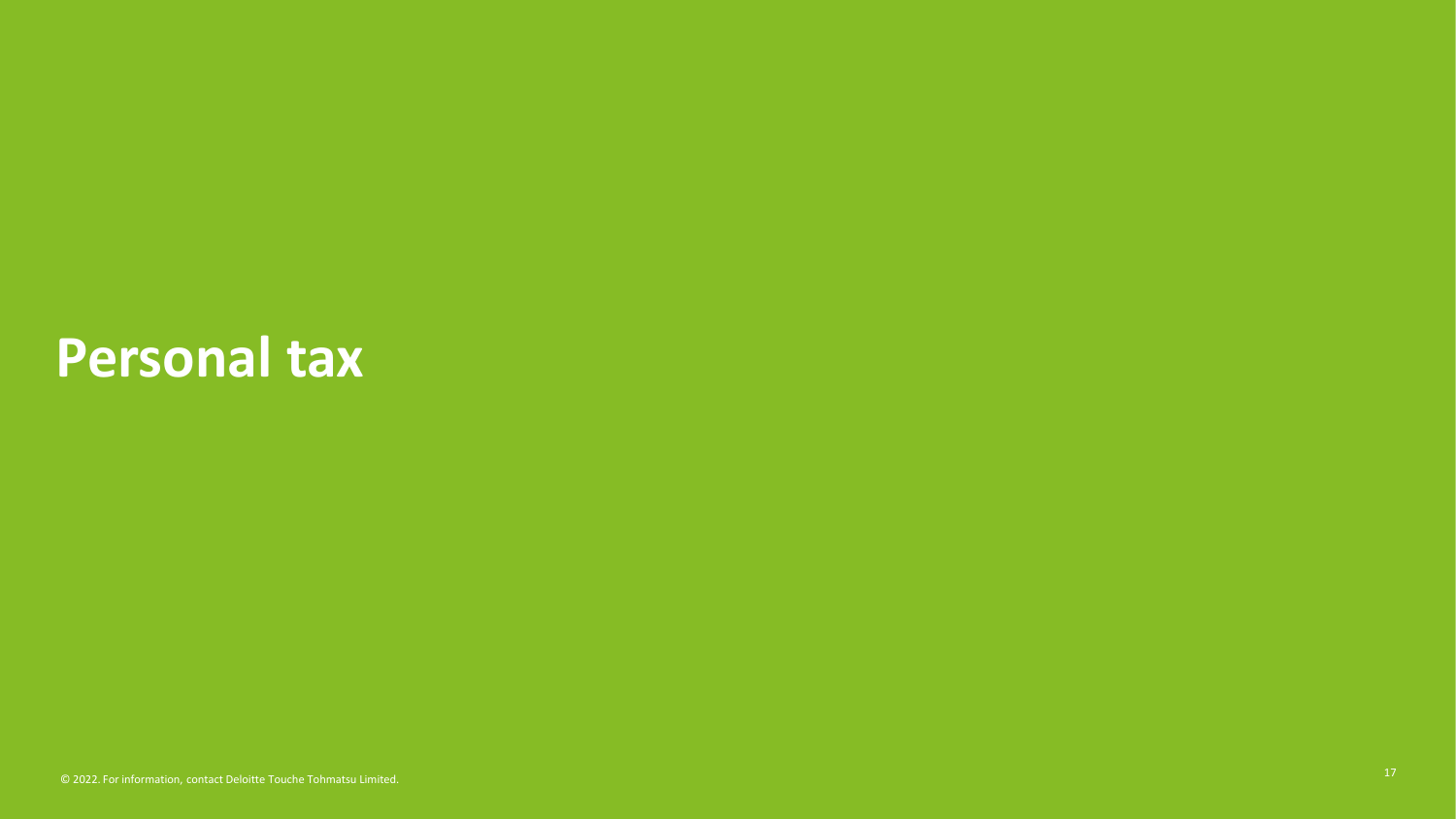### Key amendments Personal tax

- **No change in applicable income tax rates and deductions**
- **Surcharge on any LTCG capped at 15 per cent to all capital asset**
- **COVID related relief**: the Finance Ministry had released a press statement on 25 June 2021, where it was announced that
	- − Income-tax shall not be charged on the amount received by a taxpayer for medical treatment from employer or from any person for treatment of COVID-19 during FY 2019-20 and subsequent years
	- − Income-tax exemption shall be provided to ex-gratia payment received by family members of a person from the employer or from other person upon death on account of COVID-19
	- − The above exemption shall be allowed without any limit for the amount received from the employer and the exemption shall be limited to INR 1 million/~ USD 13,350 in aggregate for the amount received from any other persons

The above announcements are proposed to be incorporated in the Act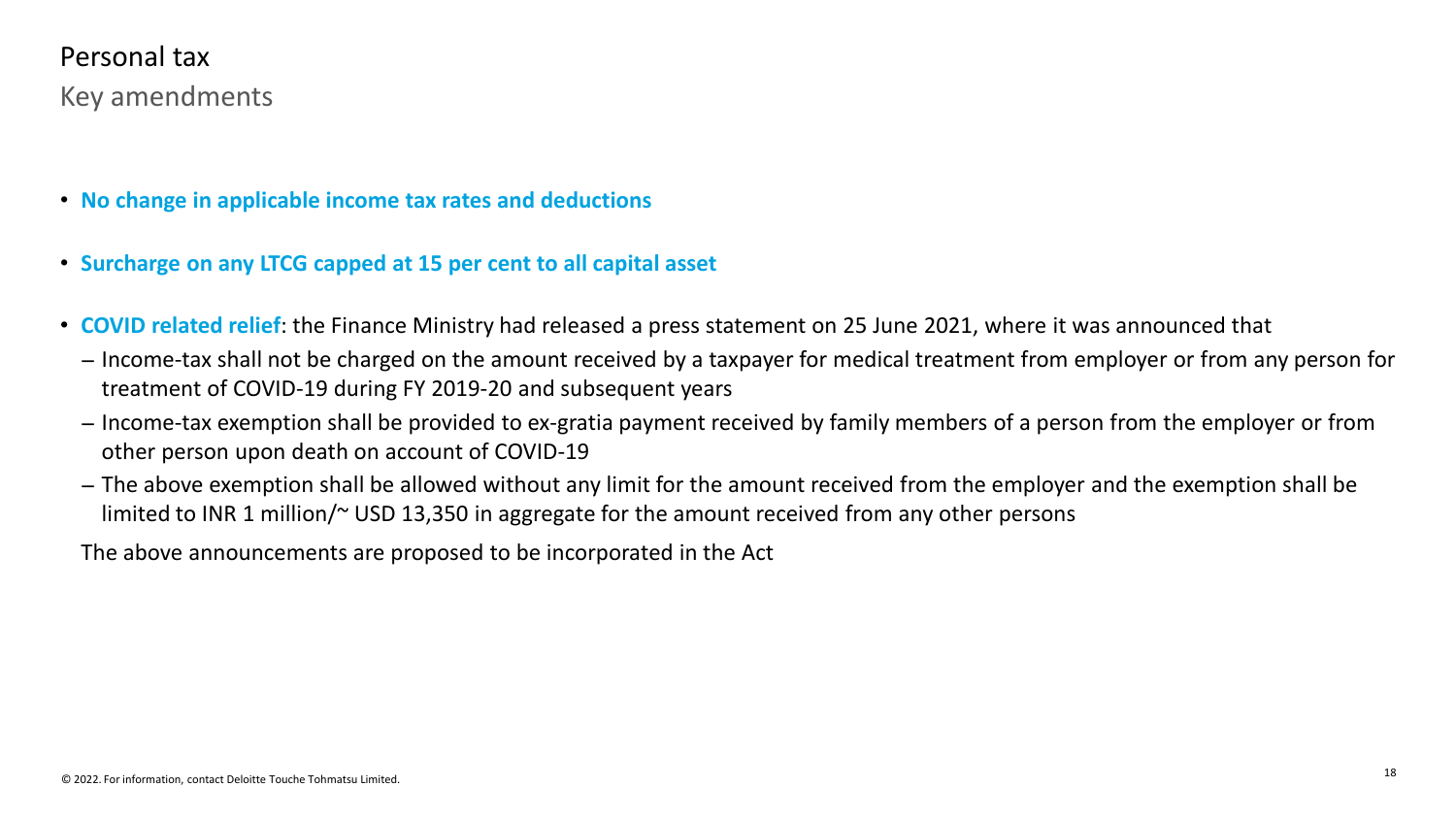### Polling question 2

What would you have liked to see, which is not addressed by budget proposals 2022?

- Clarity on aspects relating to Equalisation Levy/Significant Economic Presence
- Deduction of CSR expenditure incurred for COVID-19
- Expanding the benefit of concessional tax rate of 15 percent to certain sunrise sectors
- Increasing monetary limit for tax deduction relating to new employment
- Incentivizing investments in R&D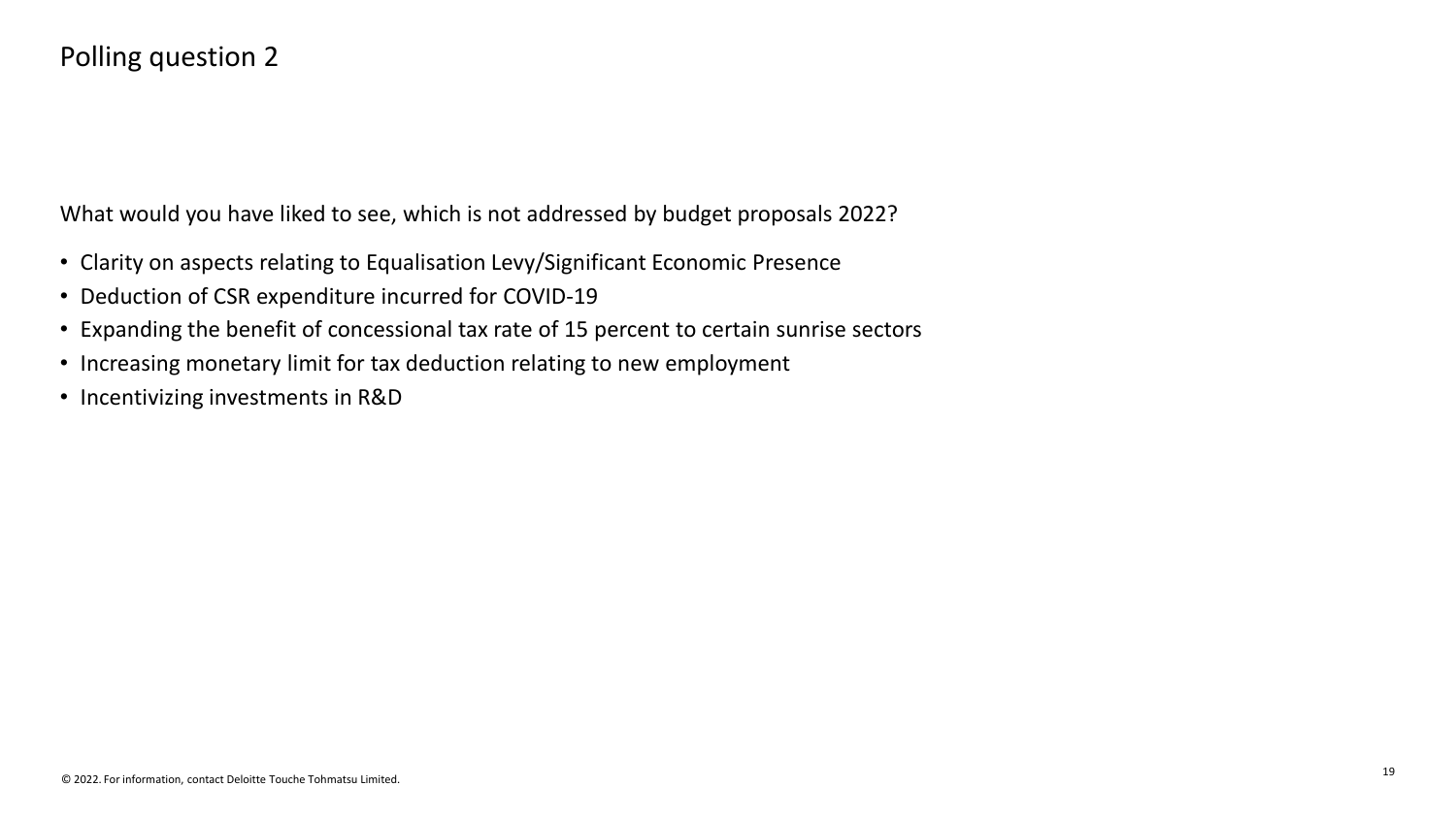## **Indirect tax**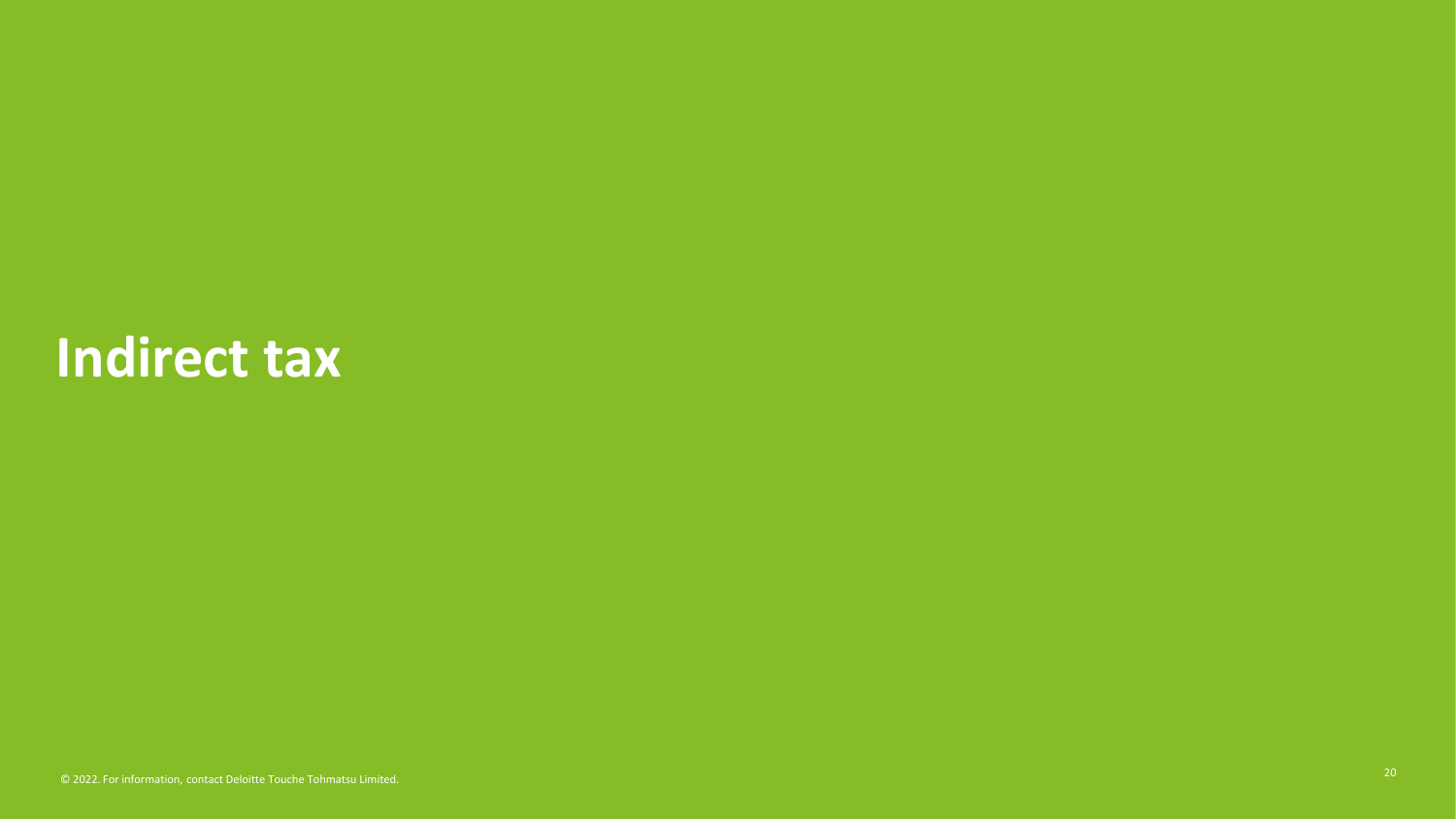### Indirect taxes

Goods and Services Tax (GST)

### • **Restriction on GST credit availment and other aspects**

- Further restriction introduced for matching of GST credit for the taxpayer claim GST credit
- No interest applicable on GST credit wrongly availed but not utilized by the taxpayer
- Self-assessed GST credit availed in returns would be liable for reversal along with interest where tax is not paid by the supplier Re-availment to be allowed on supplier making the payment of tax

### • **Taxpayer beneficial announcements**

- Additional time available for availment of GST credit and issuance of credit note for a Financial year from due date from September month end to 30 November of the following year
- Fungibility proposed for cross-ulitization of pre-paid GST cash balance across GST registration of distinct person(s)
- Fixation for timeline for refund filings for supplies to SEZ by the taxpayers
- Retrospective amendment made from 1 July 2017 reducing rate of interest on ineligible Input tax credit availed and utilized from 24 per cent to 18 per cent
- **Other Compliance related announcement**
- Provisions relating to cancellation of GST registration proposed to be amended for non-filers of GST returns
- Monthly timelines for filing of GST return by non- resident taxpayer has been preponed to from 20<sup>th</sup> to 13<sup>th</sup>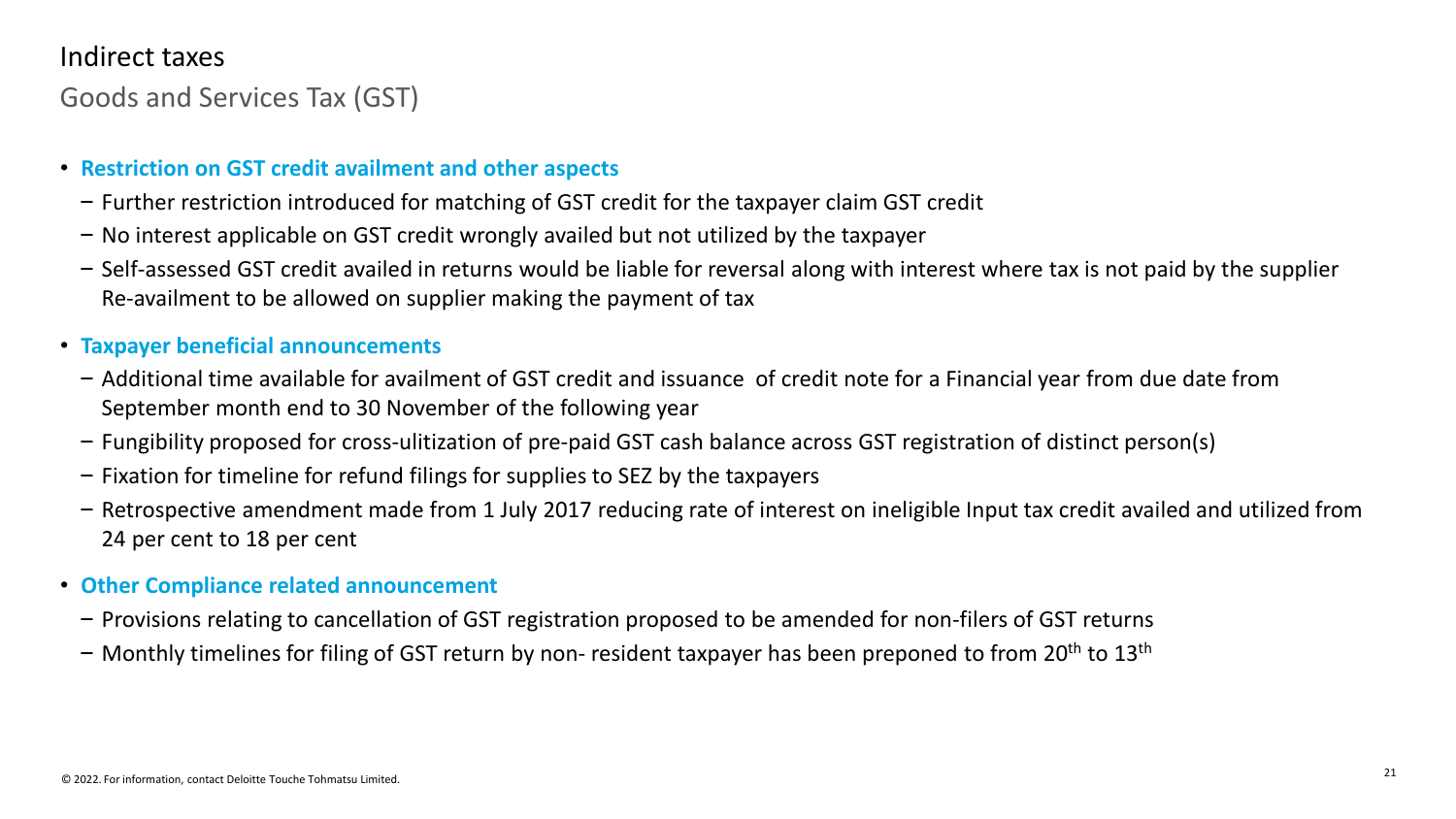### Indirect taxes

### Customs law and SEZ regulations

- **Measures towards review and simplification of Customs law**
- Further pruning of customs exemptions by either rescinding exemption notifications or putting validity to certain ongoing exemption
- $-$  Gradual phase out of concessional tariff rates offered for capital goods and levy @ 7.5 per cent in case of project imports
- Specific provisions introduced to cast additional obligation on importer incase of specific imports where value of goods is not declared correctly
- Changes made under Import of Goods at Concessional Rate, 2017 to bring automation
- "Tariffication" undertaken to align Customs Tariff duty with Customs effective duty structure for goods in Textiles, chemicals, metals sector, etc.
- Bringing officers of DRI, audit and preventive formation under the ambit of class of officers of Customs to perform various functions under the Customs Act and the rules made thereunder. This change has been brought retrospectively
- **SEZ reforms**
	- –SEZ Act is proposed to be replaced with a new legislation
	- – Customs administration of SEZs to be fully IT driven and function on the Customs National Portal – shall be implemented by 30 September 2022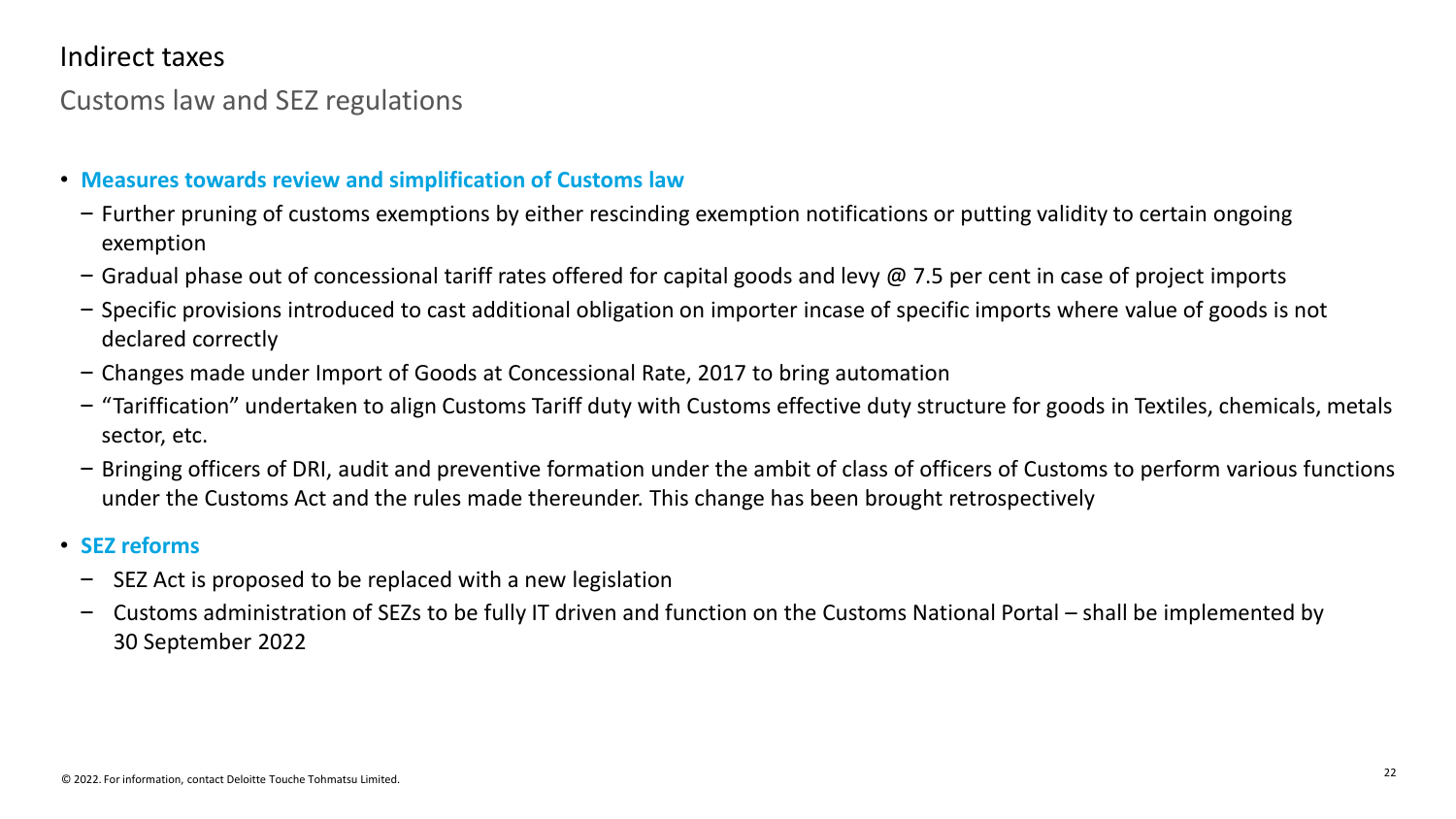### Indirect taxes

### Production Linked Incentive (PLI) schemes

#### • **New PLI Scheme:**

- Scheme for design-led manufacturing to be launched to build a strong ecosystem for 5G as part of the Production Linked Incentive Scheme
- Additional allocation of INR 19,500 crore announced for Production Linked Incentive for manufacture of high efficiency solar modules to meet the goal of 280 GW of installed solar power by 2030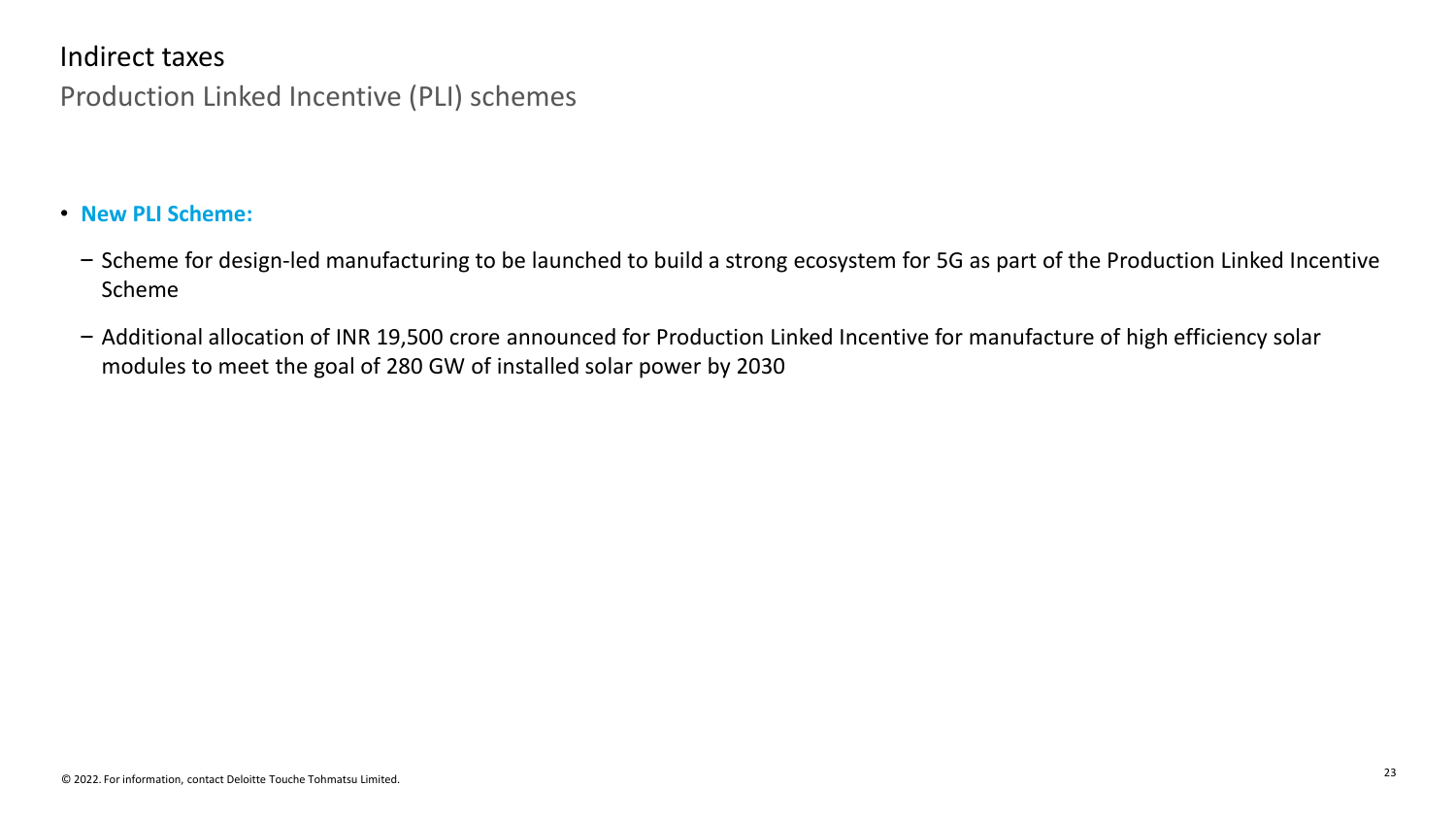### Unfinished agenda Indirect taxes

- **Unaddressed expectations:**
- Inclusion of petroleum products under the GST framework
- Clarity on admissibility of GST credit for Covid-19 related expenses
- Setting-up of National Appellate Tribunal for advance ruling as a step towards unification of varied advance rulings pronounced by the lower authorities
- Setting-up of GST Appellate Tribunal for filing appeal against the orders passed by the first appellate authorities
- Rationalization of GST rates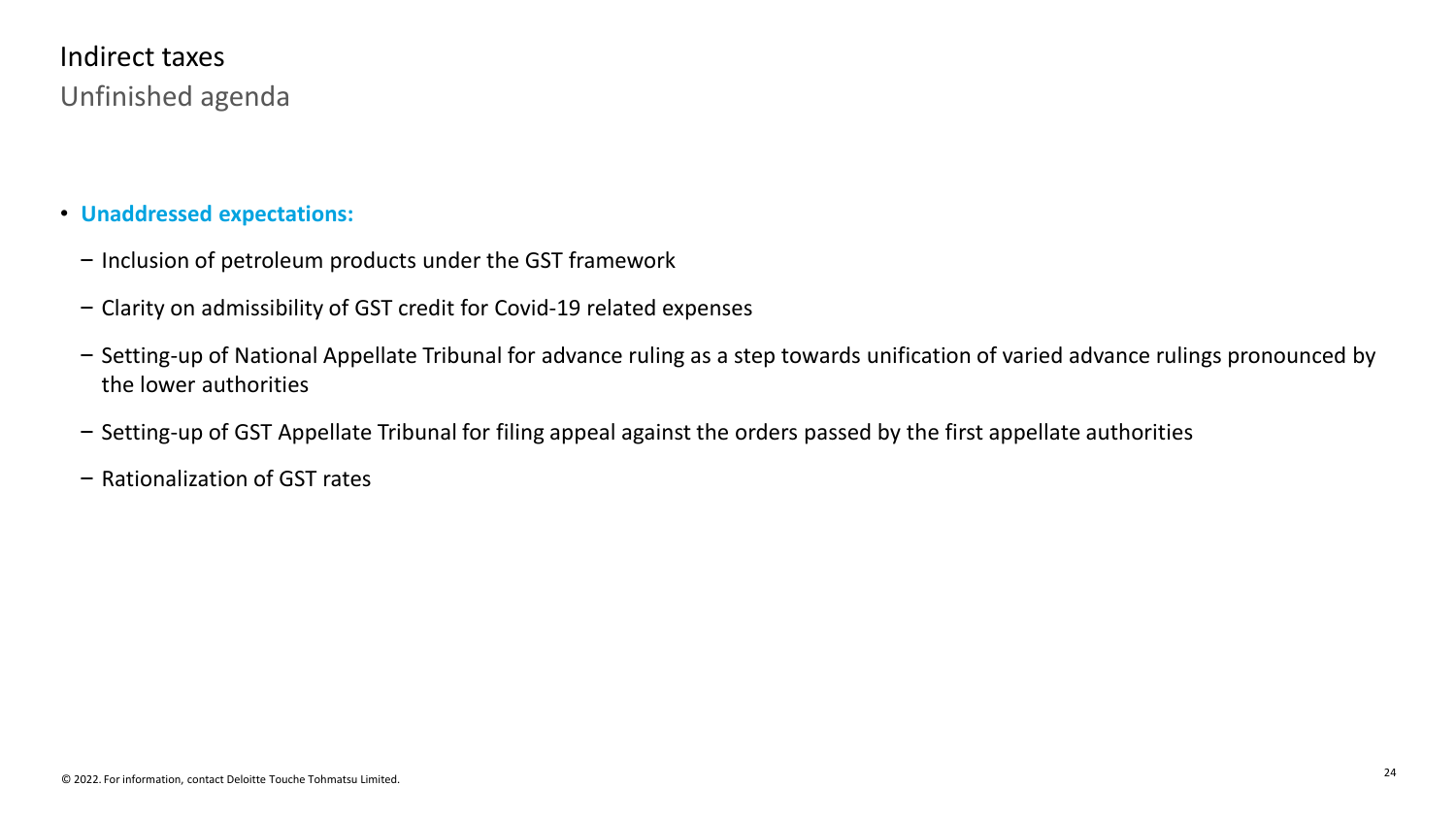### Polling question 3

In which areas of tax policy/regulations should measures be taken for increasing the ease of doing business?

- Indirect tax compliances
- GST rate rationalization
- Customs rate reductions
- Globally competitive exports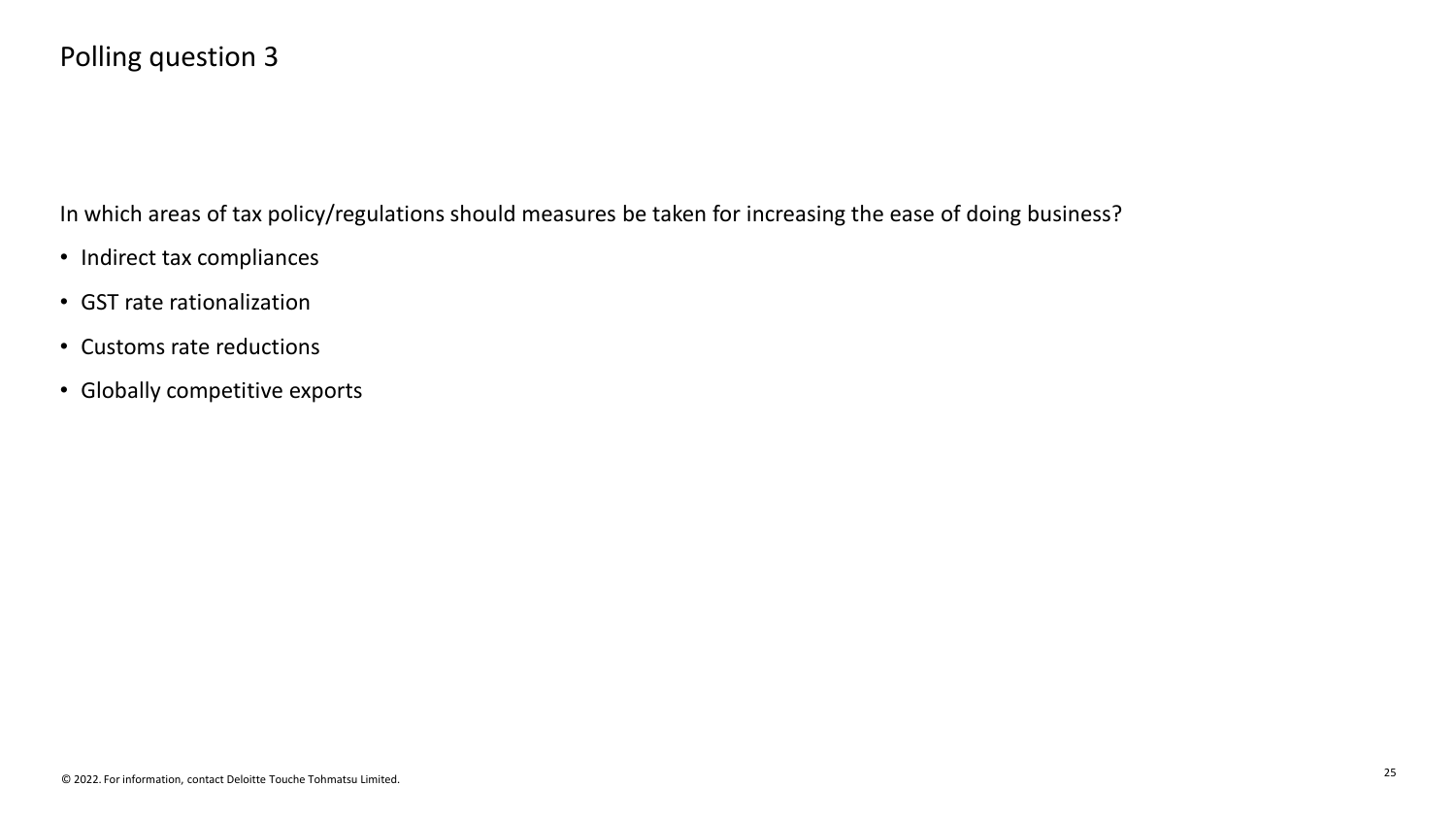## **Questions and answers**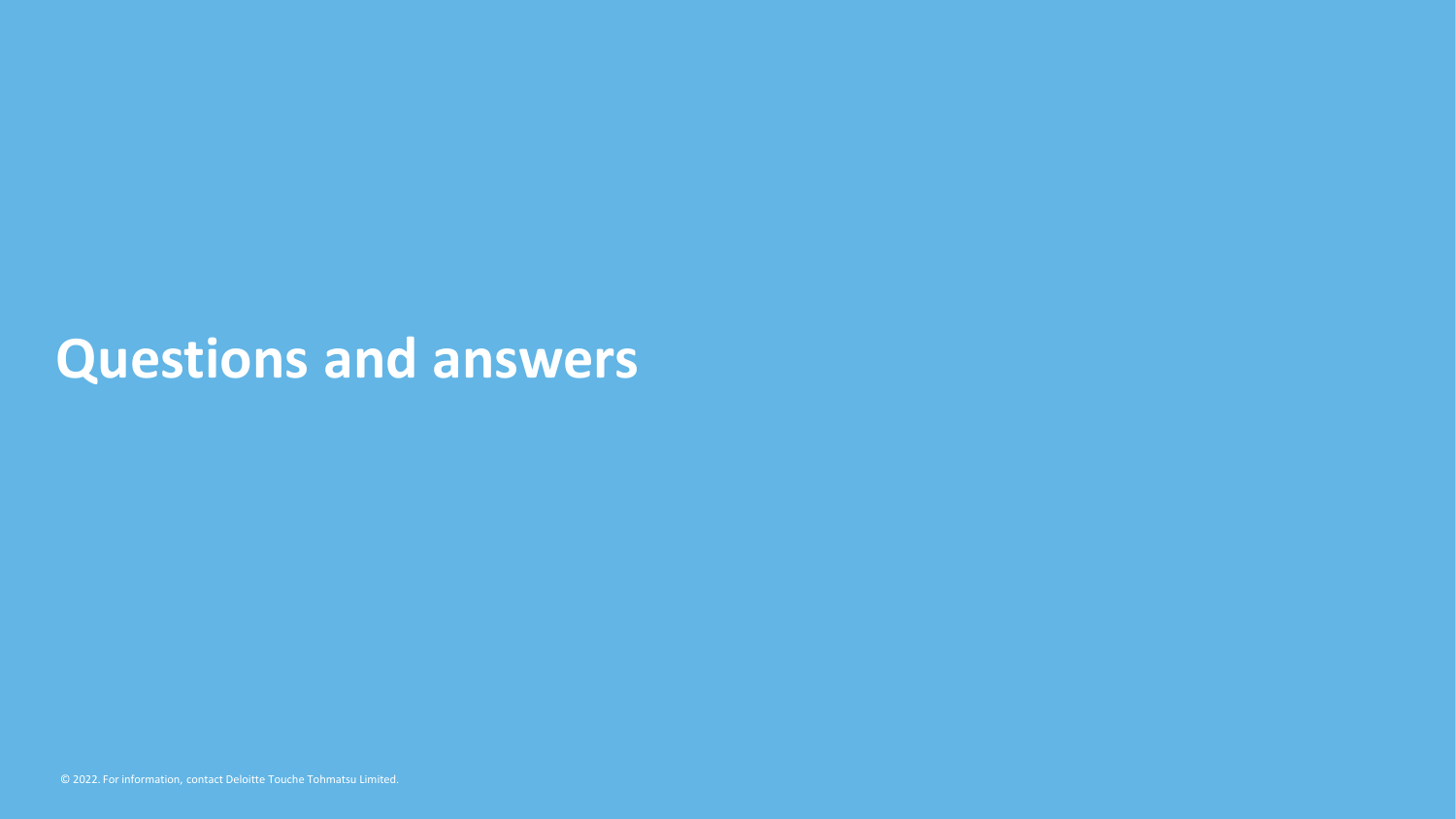Thanks for joining today's webcast.

You may watch the archive on PC or mobile devices via Apple Podcasts, RSS, YouTube.

Eligible viewers may now download CPE certificates. Click the CPE icon at the bottom of your screen.



© 2022. For information, contact Deloitte Touche Tohmatsu Limited.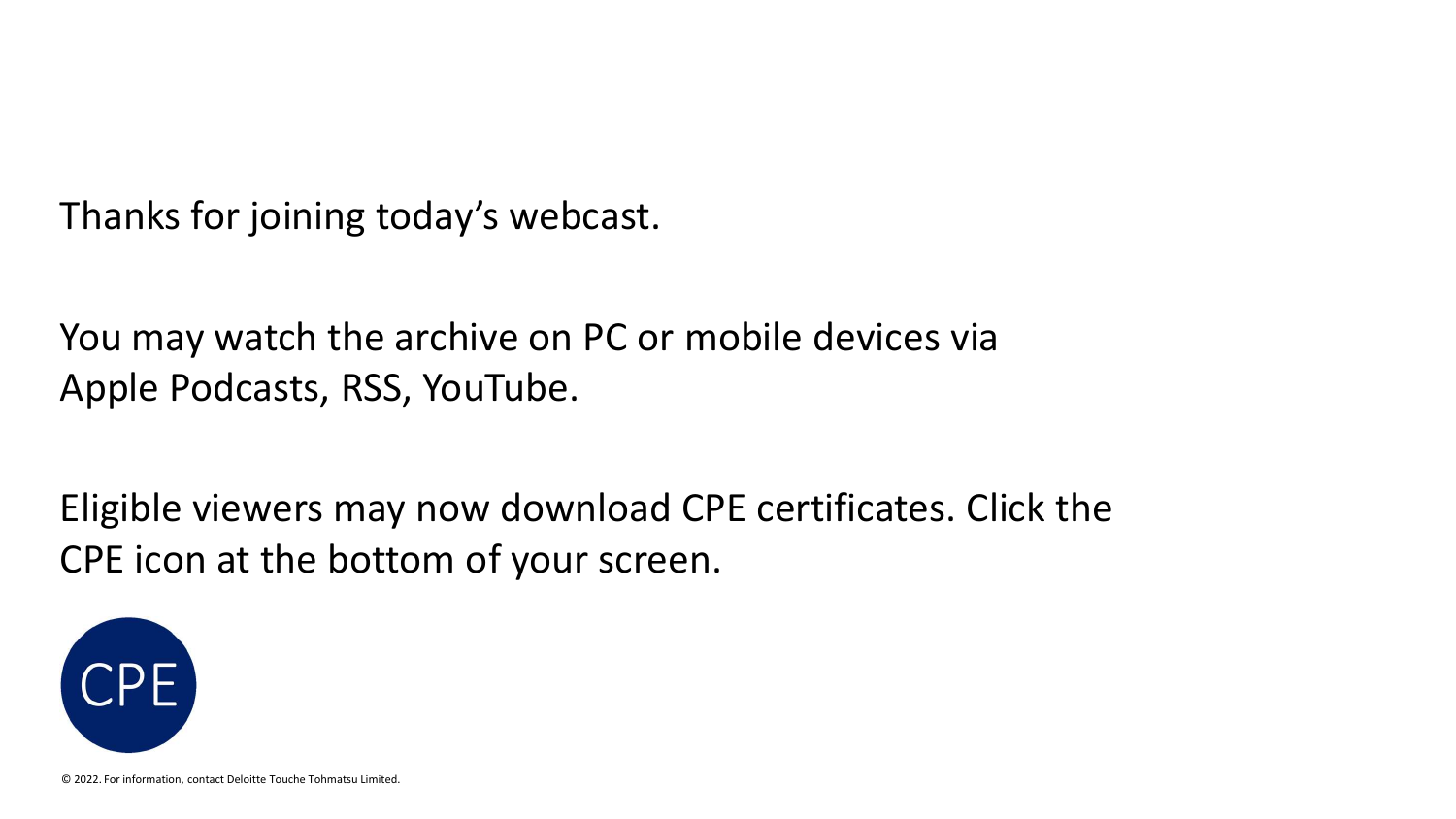Join us 10 February at 2:00 PM SGT (GMT+8) as our Indirect Tax series presents:

**Updates on Regional Comprehensive Economic Partnership (RCEP) and Free Trade Agreements (FTA) related origin documentation audits**

For more information, visit www.deloitte.com/ap/dbriefs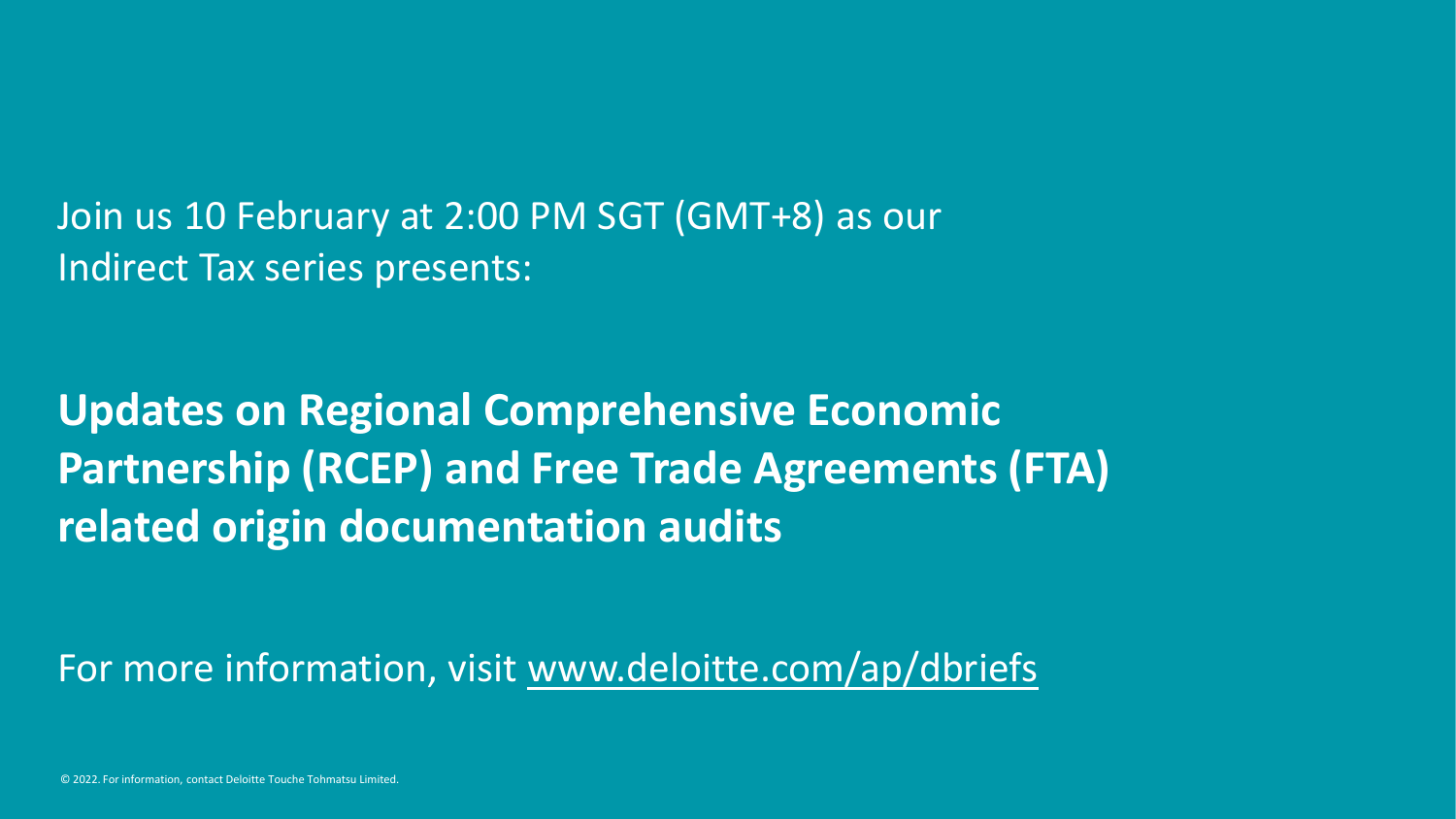### Contact information



**Hemal Zobalia** Tax Partner Deloitte India hzobalia@deloitte.com



**Jatin Kanabar** Tax Partner Deloitte India jakanabar@deloitte.com



**Sanjay Kumar** Tax Partner Deloitte India kumarsanjay@deloitte.com



**Bela Sheth Mao** Tax Partner Deloitte India belashethmao@deloitte.com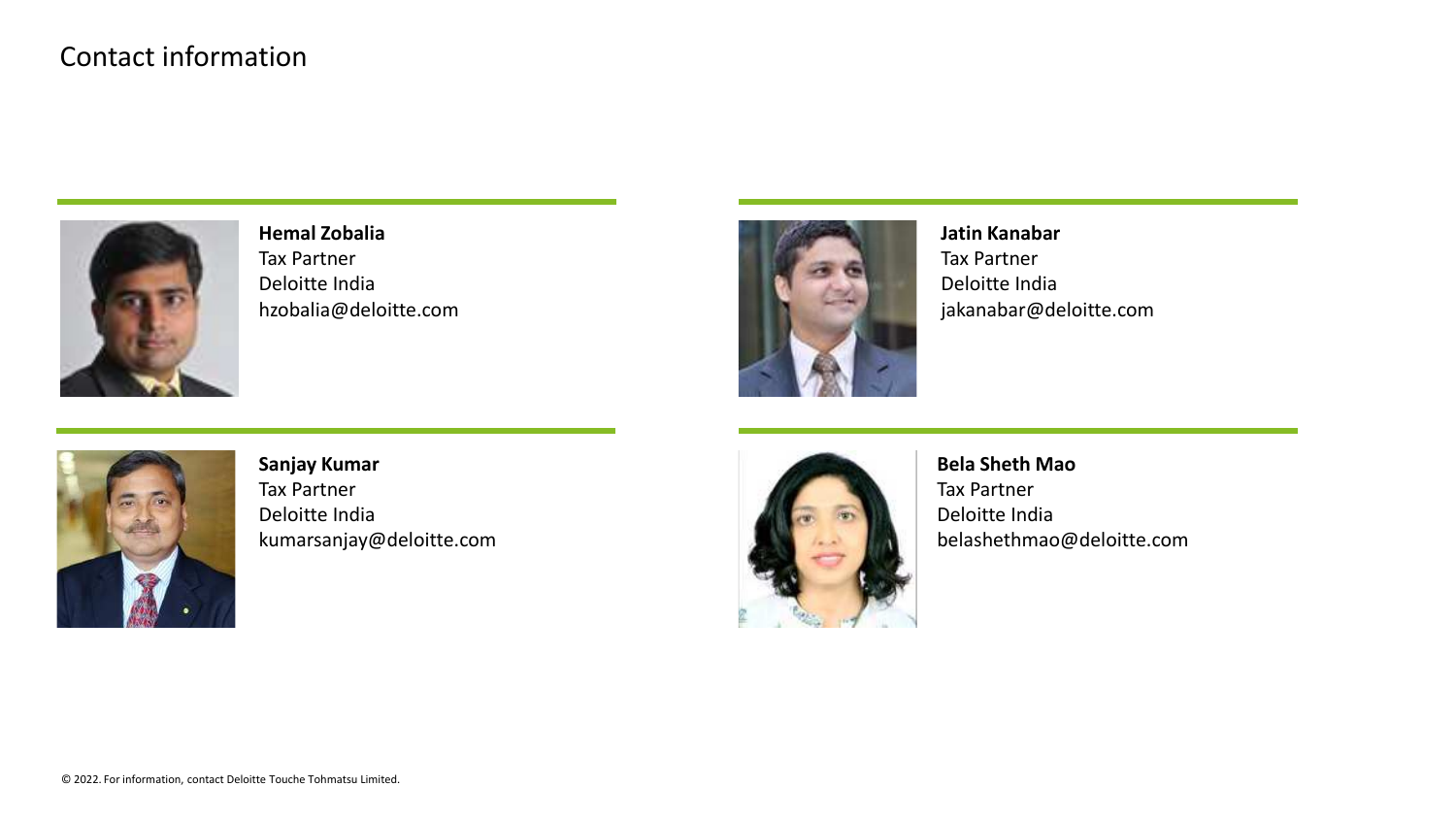| <b>ACT</b>   | Income-tax Act, 1961                           |
|--------------|------------------------------------------------|
| <b>AIF</b>   | Alternate Investment Fund                      |
| AO           | <b>Assessing Officer</b>                       |
| <b>AOP</b>   | <b>Association of Persons</b>                  |
| <b>COVID</b> | <b>Coronavirus Disease</b>                     |
| <b>ETR</b>   | <b>Effective Tax Rate</b>                      |
| <b>FY</b>    | <b>Financial Year</b>                          |
| <b>IBC</b>   | <b>Insolvency and Bankruptcy Code</b>          |
| <b>IFSC</b>  | <b>International Financial Services Centre</b> |
| <b>INR</b>   | <b>Indian Rupees</b>                           |
|              |                                                |

| <b>INVIT</b> | Infrastructure Investment Trust      |
|--------------|--------------------------------------|
| <b>IRA</b>   | Indian Revenue Authority             |
| <b>LTCG</b>  | Long Term Capital Gain               |
| <b>NFT</b>   | Non Fungible Token                   |
| <b>NR</b>    | Non-Resident                         |
| <b>OBU</b>   | <b>Offshore Banking Unit</b>         |
| <b>REITS</b> | <b>Real Estate Investment Trusts</b> |
| <b>TDS</b>   | <b>Tax Deducted at Source</b>        |
| <b>USD</b>   | <b>United States Dollar</b>          |
| VDA          | <b>Virtual Digital Asset</b>         |
|              |                                      |